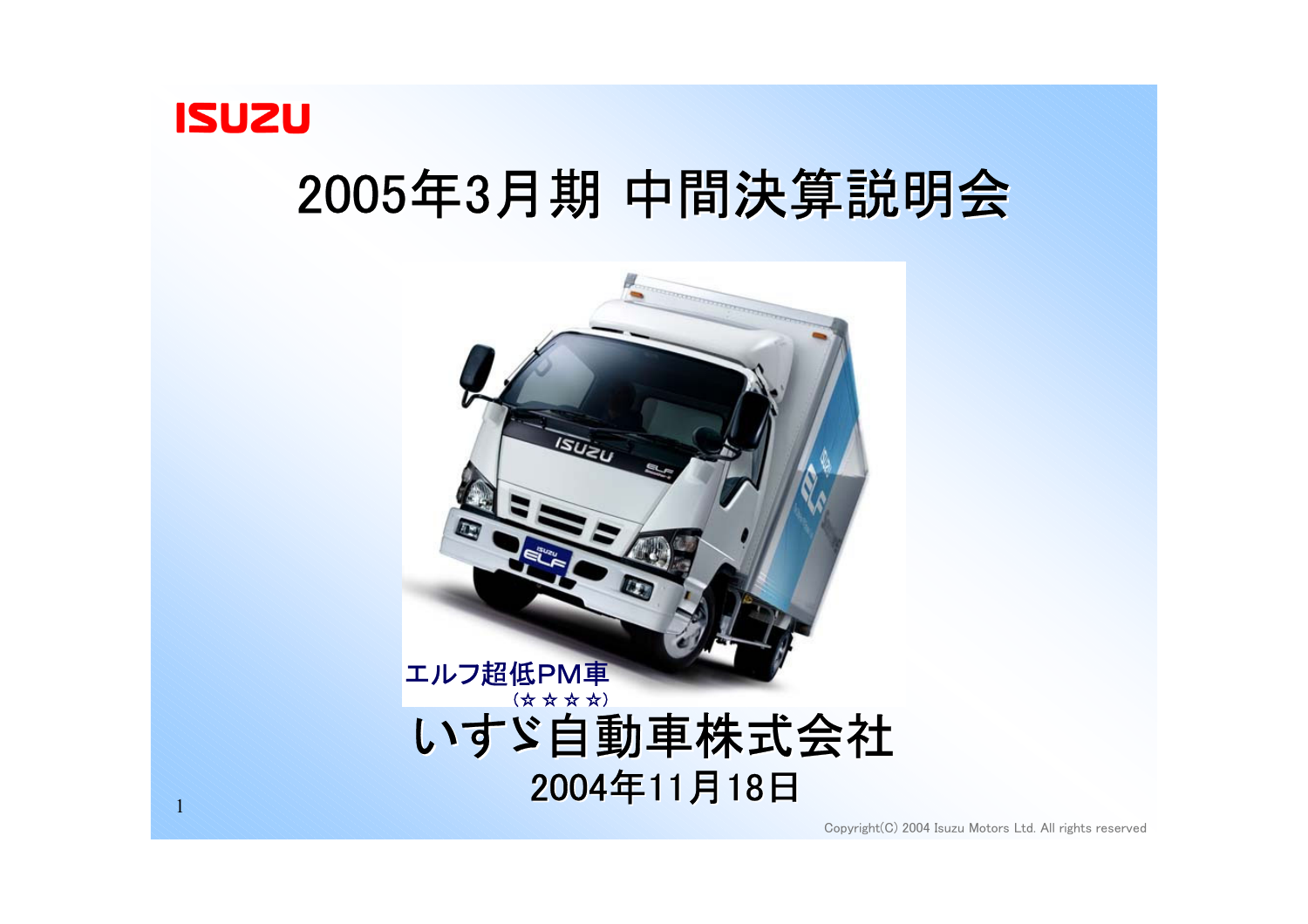

# 取締役副社長 & CFO Executive Vice President & CFO

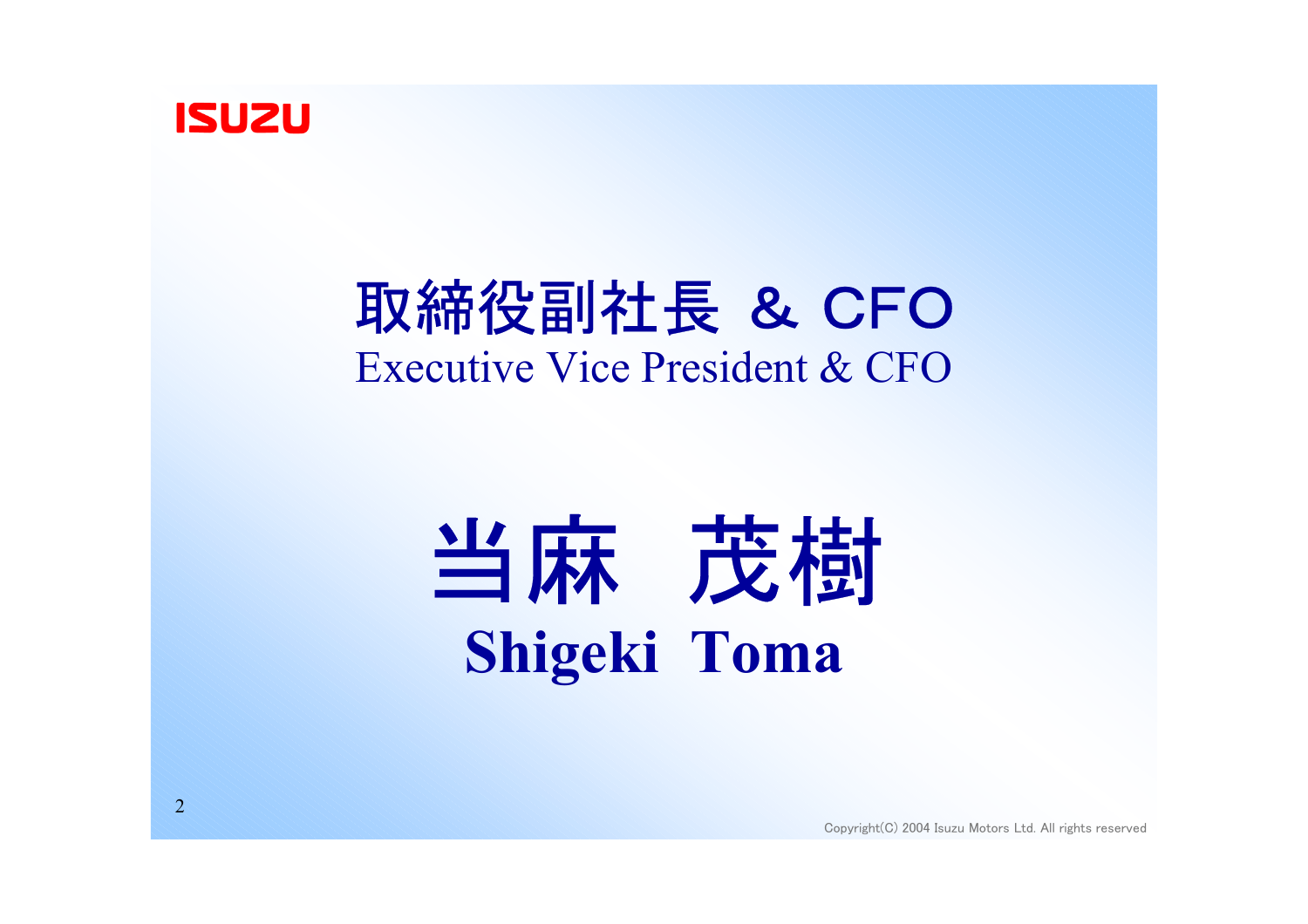

# 1. 2005/3月期 中間決算総括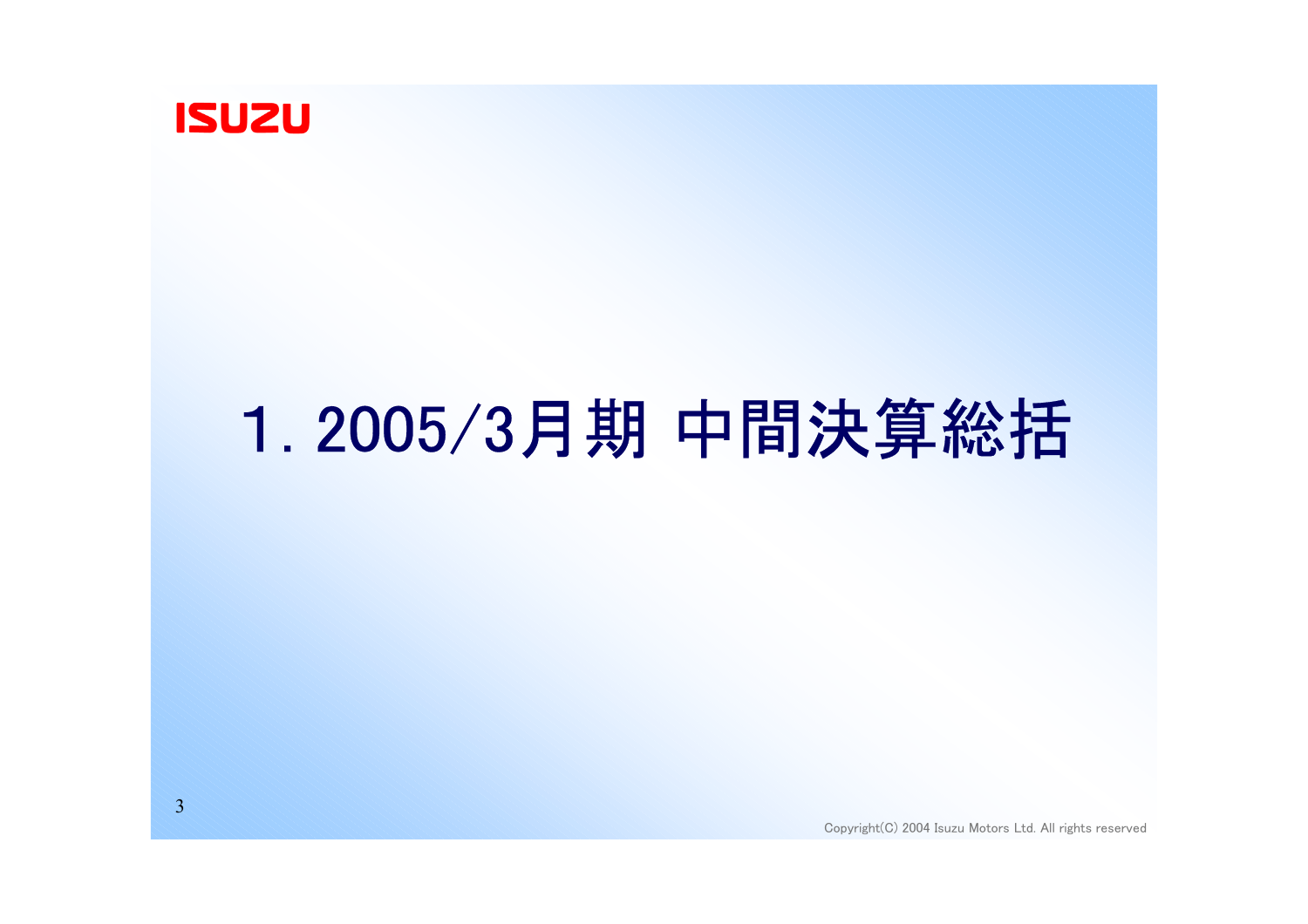#### **ISUZU** 2005年3月期 中間連結決算実績 ー 増収増益を維持ー

売上高: 7,352億円 (+ 2%) 7,229 【当決算期実績(前年比) 】 【前年同期】

- 営業利益: 435億円 (+22%) 357 (営業利益率: 5.9%)
- 経常利益: 483億円 (+36%) 356 (経常利益率: 6.6%)
- (当期利益率: 4.9%)
- 
- 
- 当期利益: 358億円 (+44%) 249

国内販売台数: 43千台(▲ 14.7%) 海外販売台数: 91千台( +7.9%)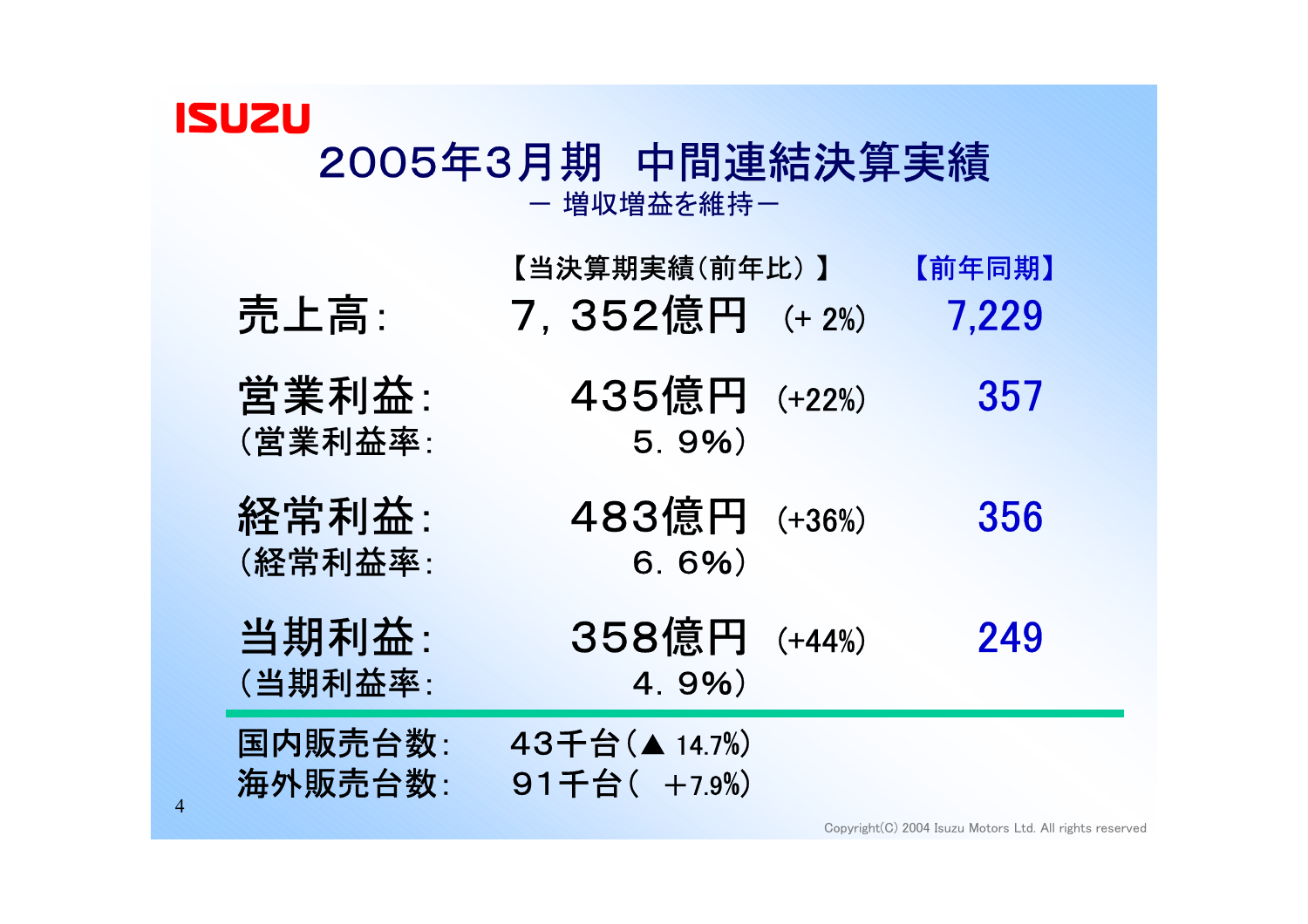

## 連結決算実績推移(半期ベース)

- 着実な収益拡大 -

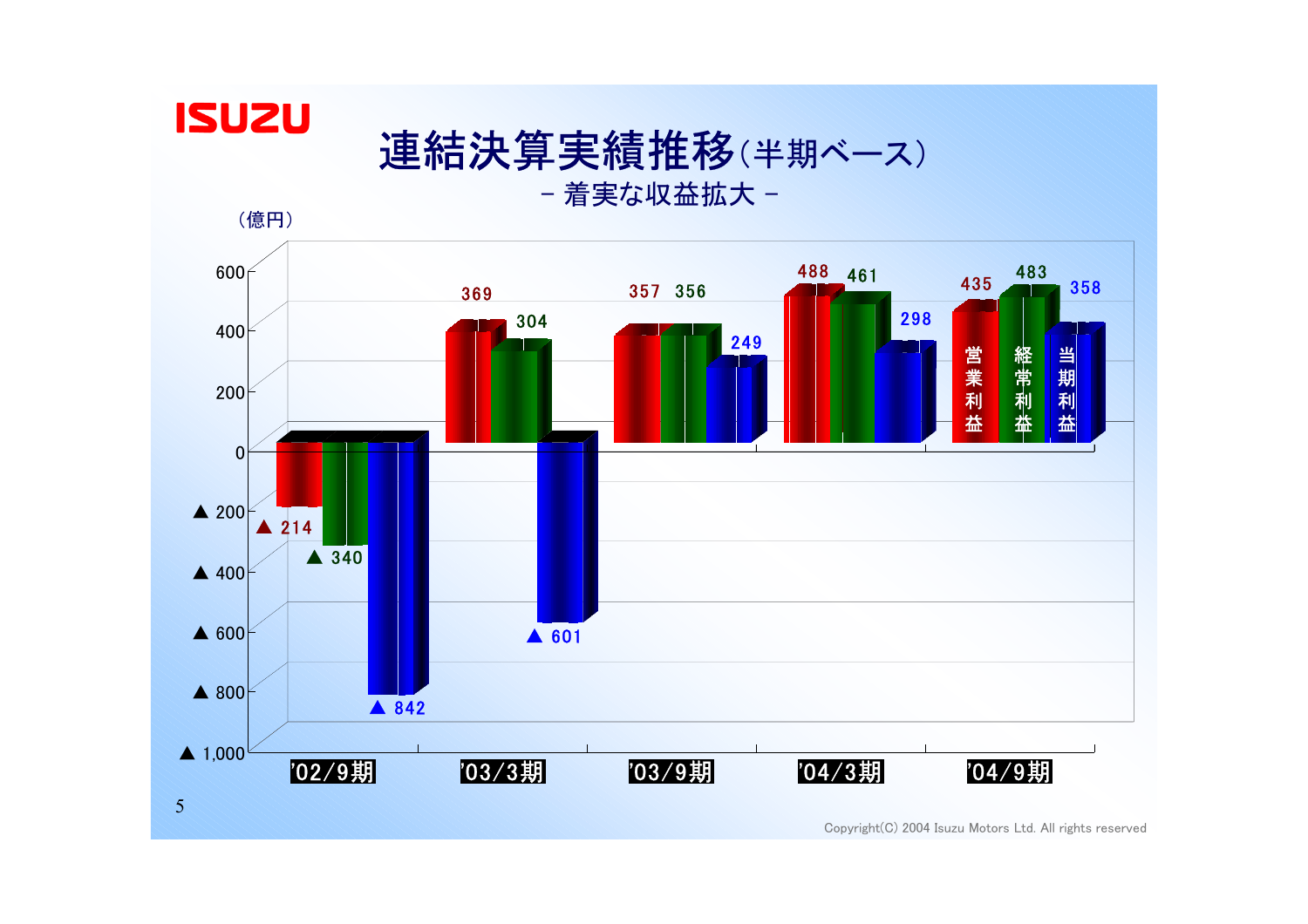

# 2. 2005/3月期 中間期事業環境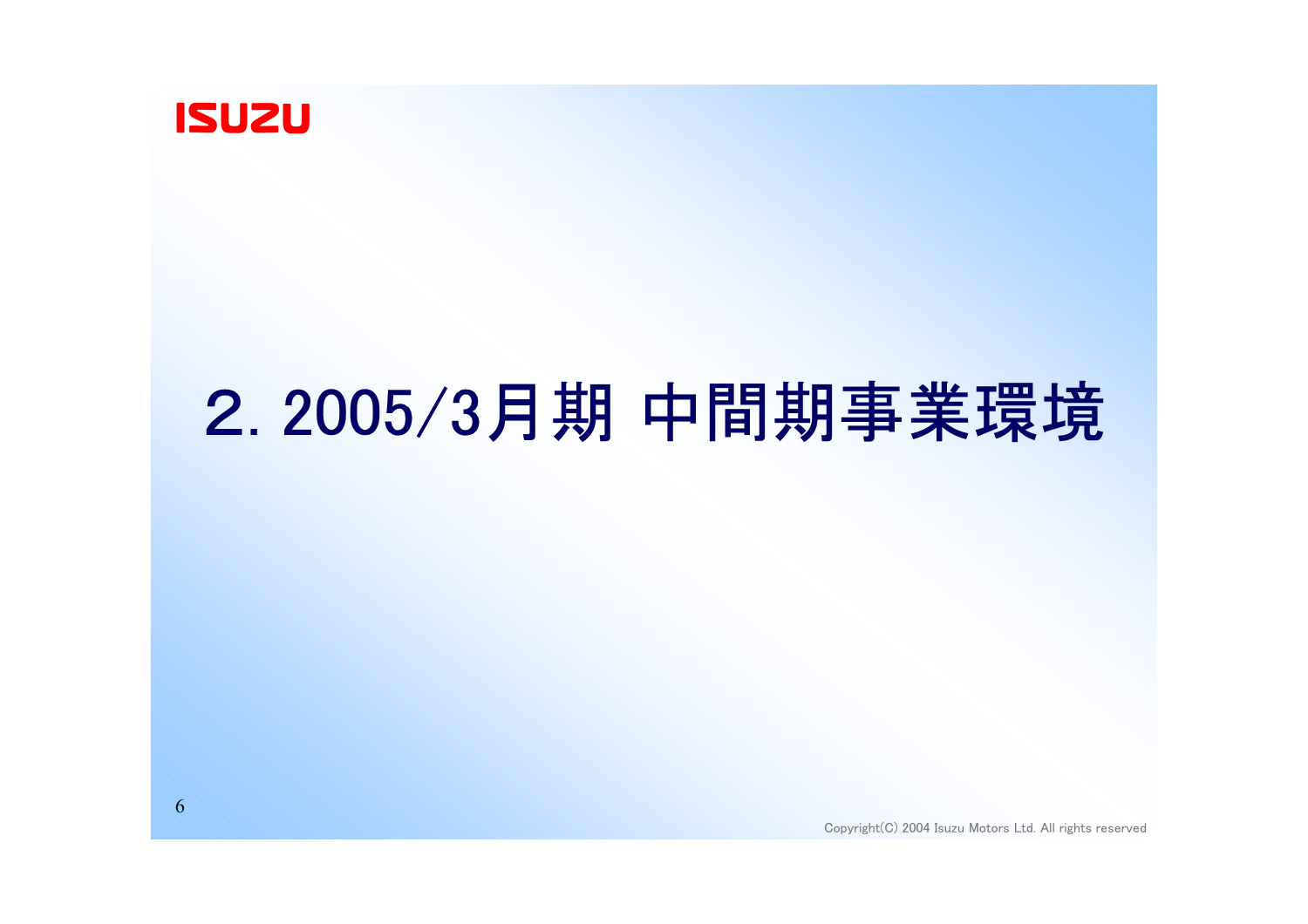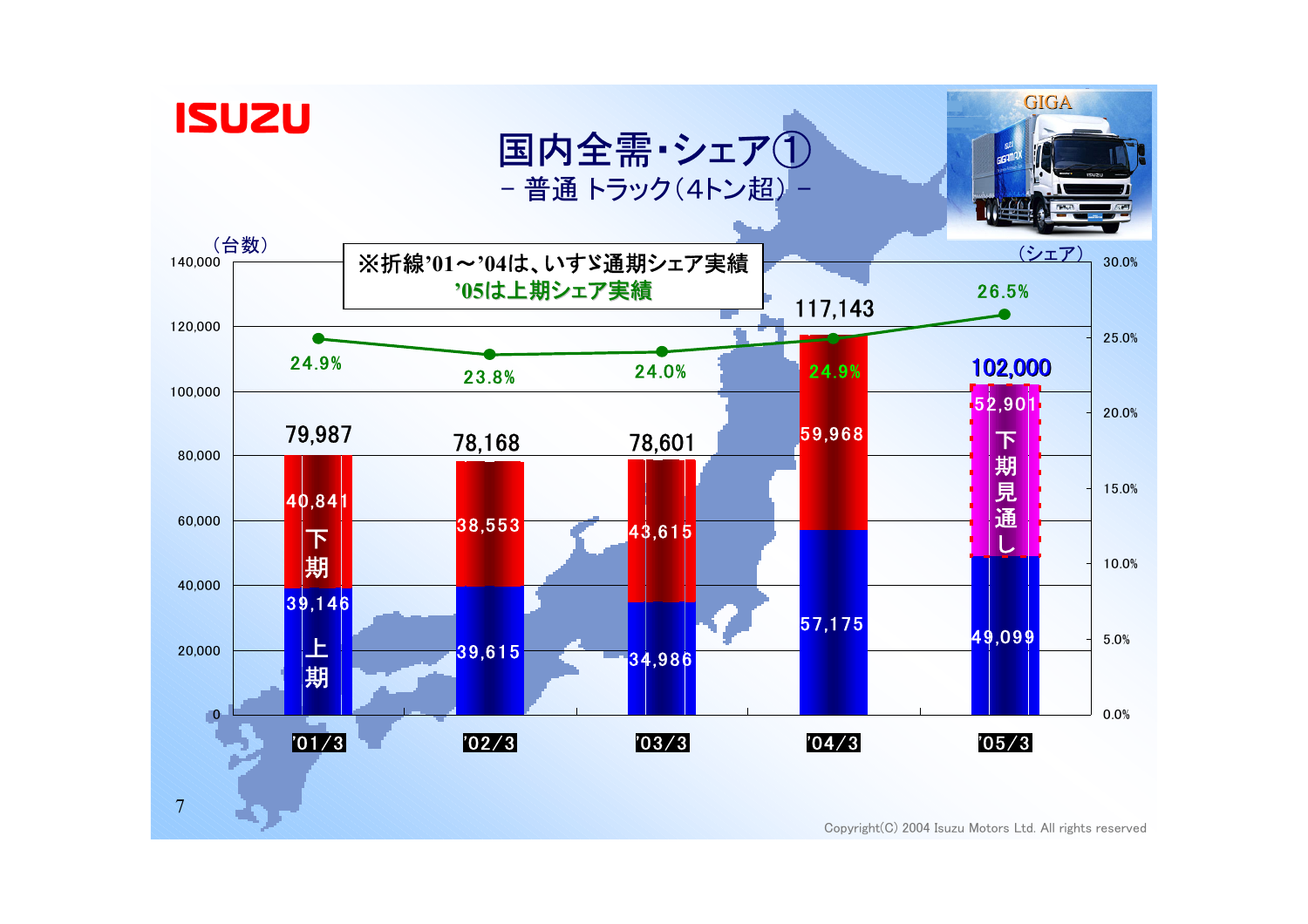

8





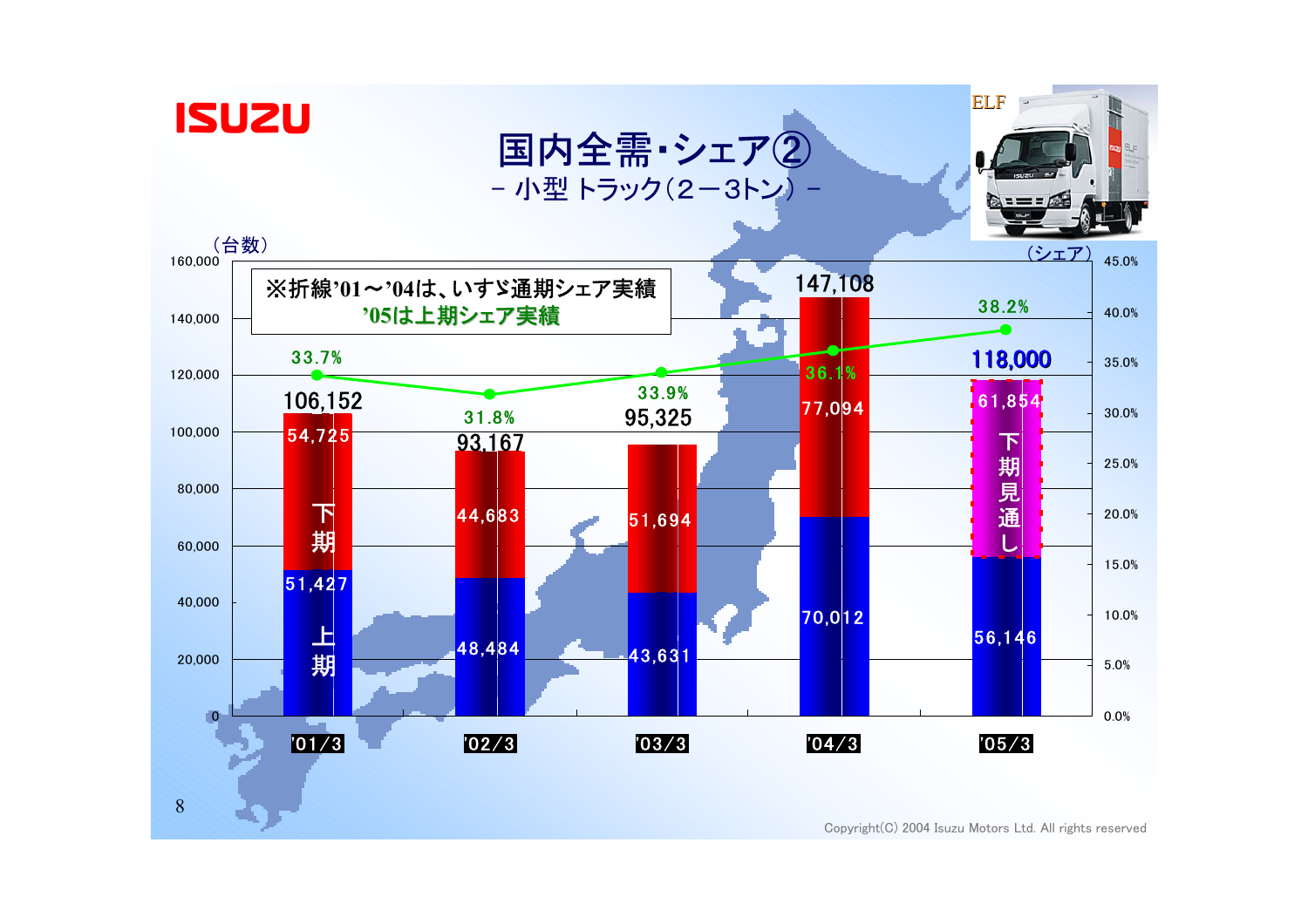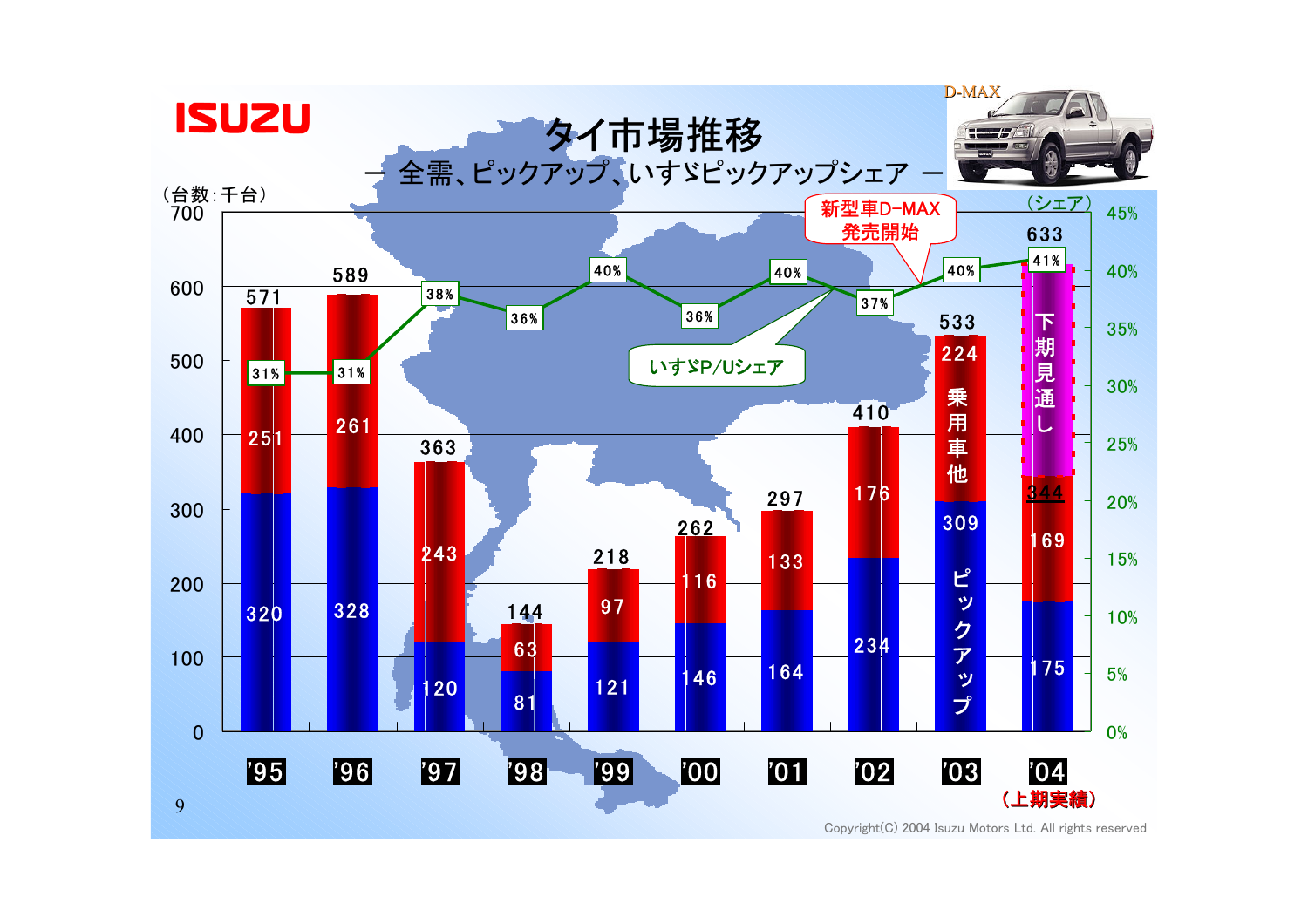

# 3. 2005/3月期 中間決算実績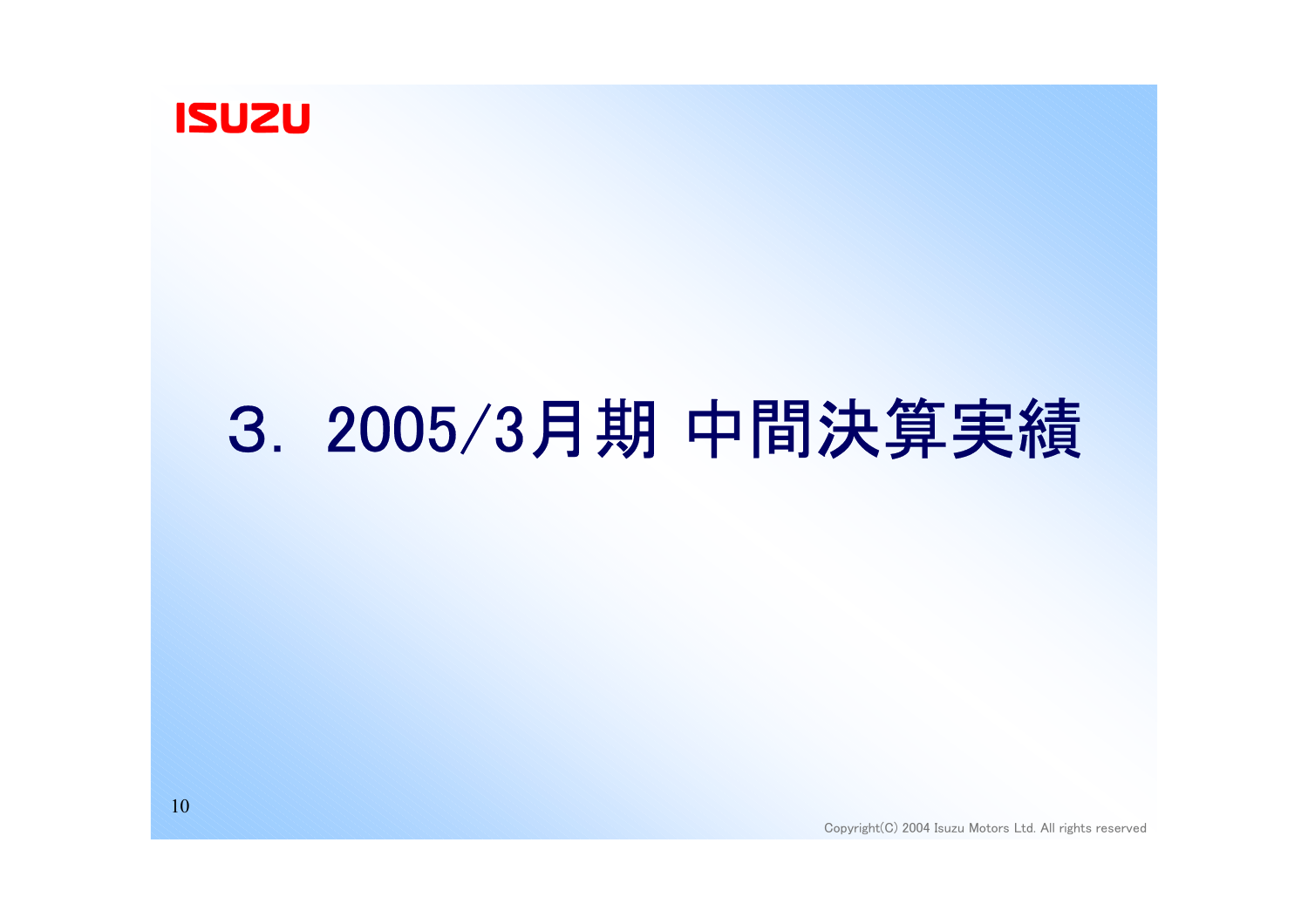#### '05/3月期 中間決算実績(連結) - 前年同期比較 -

| (億円) | '04/9期 | $'03/9$ 期           | 増減     | 連単倍率 |
|------|--------|---------------------|--------|------|
| 売上高  | 7.352  | $\vert 7.229 \vert$ | $+123$ | 1.7  |
| 営業利益 | 435    | 3571                | $+78$  | 1.4  |
| 経常利益 | 4831   | 3561                | $+127$ | AW / |
| 当期利益 | 358    | 2491                | $+109$ | 1.9  |

※ 為替実績: 04年9月期=109円/\$

| 【単体】  | "04/9期 | '03/9期 | 増減                  |
|-------|--------|--------|---------------------|
| 売 上 高 | 4.345  | 4.462  | A 117               |
| 営業利益  | 3031   | 315    | $\blacktriangle$ 12 |
| 経常利益  | 2921   | 273    | $+19$               |
| 当期利益  | 191    | 172l   | $+19$               |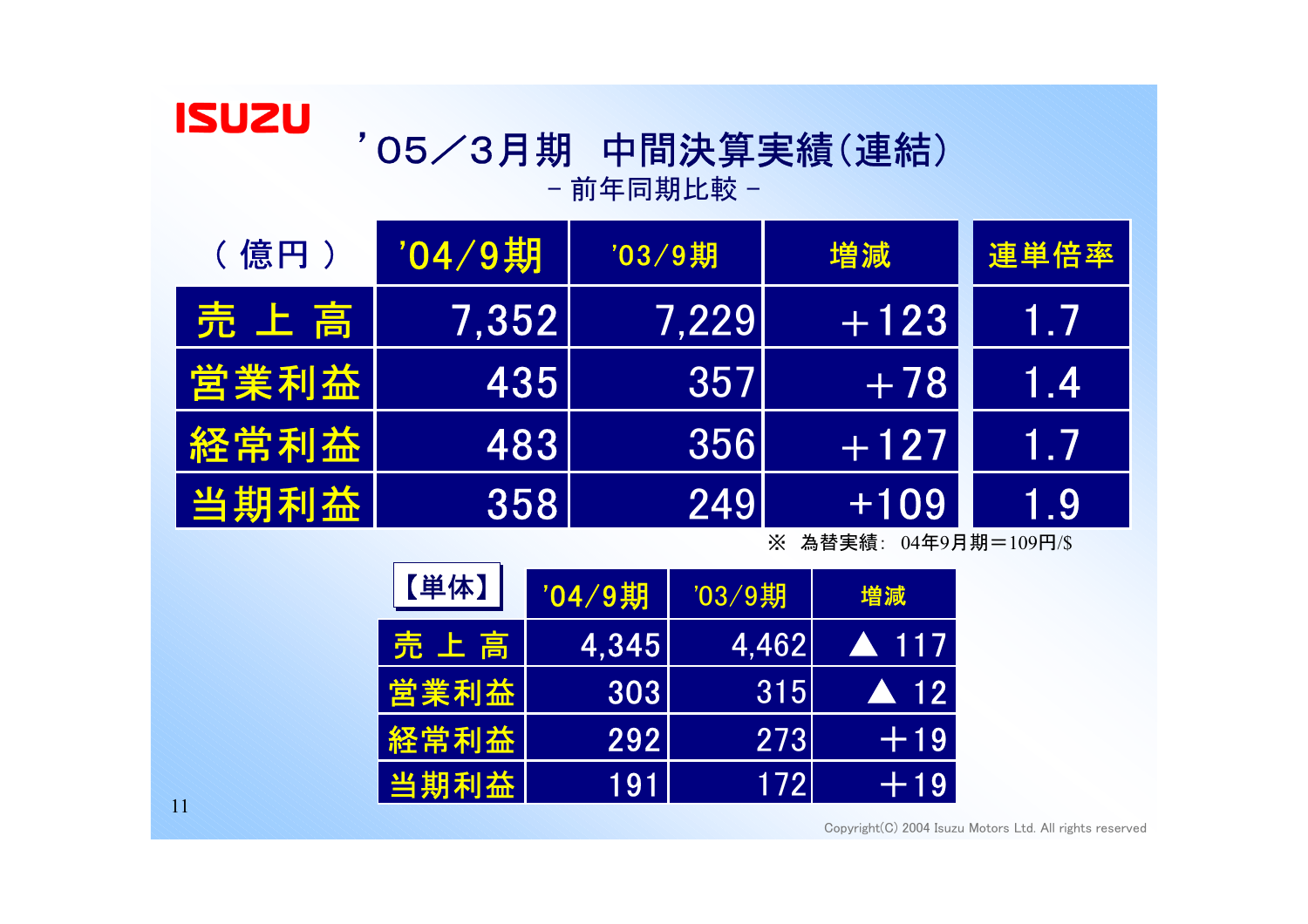#### '05/3月期 中間決算実績(連結) - 事業体別 売上高 -

| (億円) | '04/9期 | '03/9期 | 増減     |
|------|--------|--------|--------|
| 売上高  | 7.352  | 7.2291 | FF 123 |
| 営業利益 | 435    | 357    | $+78$  |
| 経常利益 | 483    | 3561   | E 127  |
| 当期利益 | 358    | 249    | $+109$ |

|    |        | "04/9期            | '03/9期            | 増減             |
|----|--------|-------------------|-------------------|----------------|
| 事  | いすゞ単体  | 4,345             | 4,462             | $-117$         |
| 業  | 国内販社   | 2,254             | 2,231             | $+23$          |
| 体  | 北米     | 1,157             | 1,323             | 166            |
| 別売 | アセアン   | 1,399             | 1,105             | $+294$         |
|    | その他    | 947               | 980               | $\triangle$ 33 |
| 上高 | 連結調整   | $\triangle$ 2,750 | $\triangle$ 2,872 | $+122$         |
|    | 計<br>合 | 7,352             | 7,229             | $+123$         |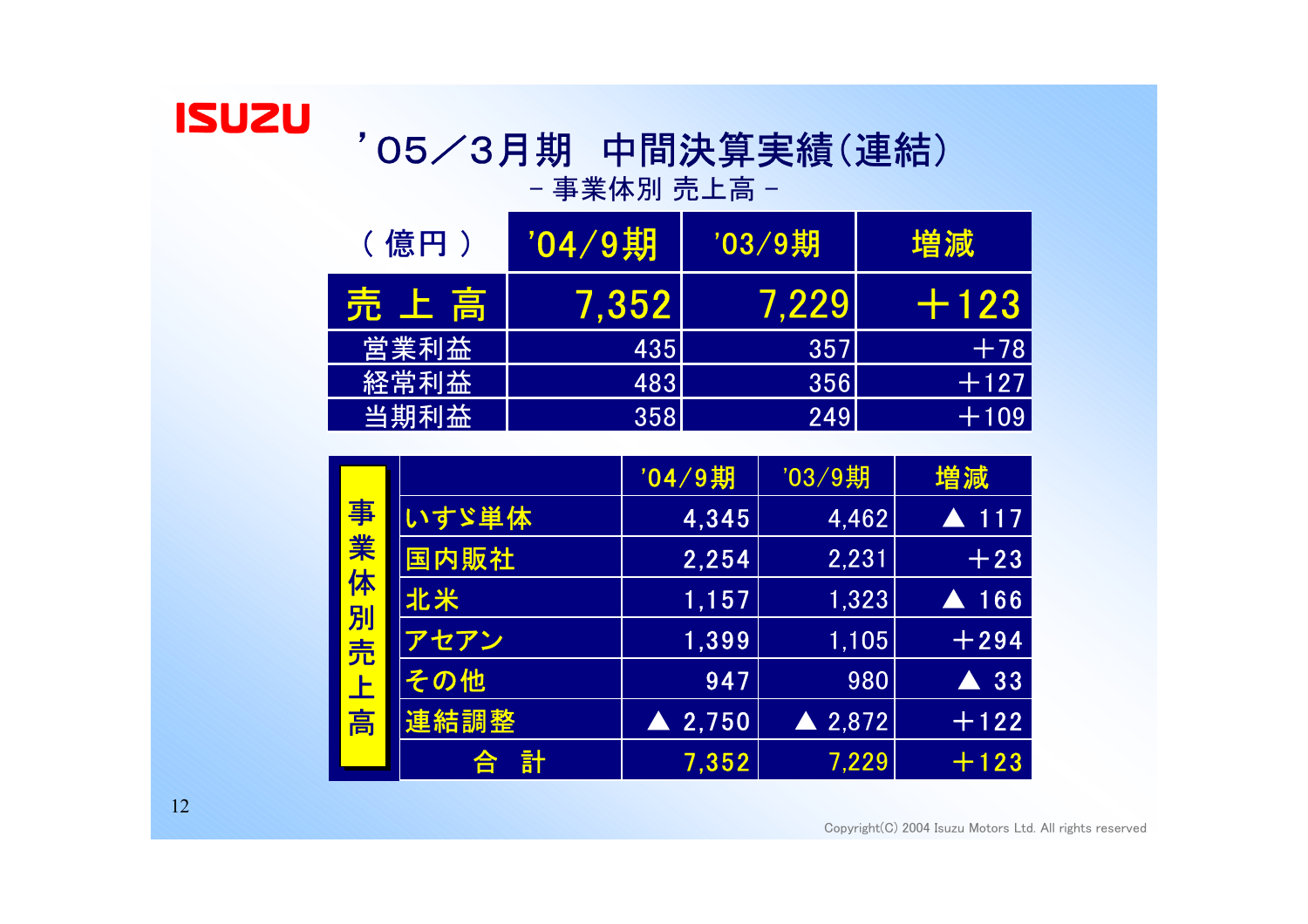# '05/3月期 中間決算実績(連結)

- 事業体別 営業利益(前期比) -

| (億円) | /04/9期      | $'03/9$ 期 | 増減     |
|------|-------------|-----------|--------|
| 売上高  | 7.3521      | 7.229     | $+123$ |
| 営業利益 | 435         | 357       | $+78$  |
| 経常利益 | 4831        | 356       | $+127$ |
| 当期利益 | <b>3581</b> | 249       | $+109$ |

|       |        | '04/9期         | '03/9期         | 増減                 |
|-------|--------|----------------|----------------|--------------------|
|       | いすゞ単体  | 303            | 315            | 12<br>A            |
| 事業体   | 国内販社   | 34             | 32             | $+2$               |
|       | 北米     | 22             | 28<br>A        | $+50$              |
|       | アセアン   | 47             | 30             | $+17$              |
| 別営業利益 | その他    | 27             | 34             | $\blacktriangle$ 7 |
|       | 連結調整   | $\overline{2}$ | $\triangle$ 26 | $+28$              |
|       | 計<br>合 | 435            | 357            | $+78$              |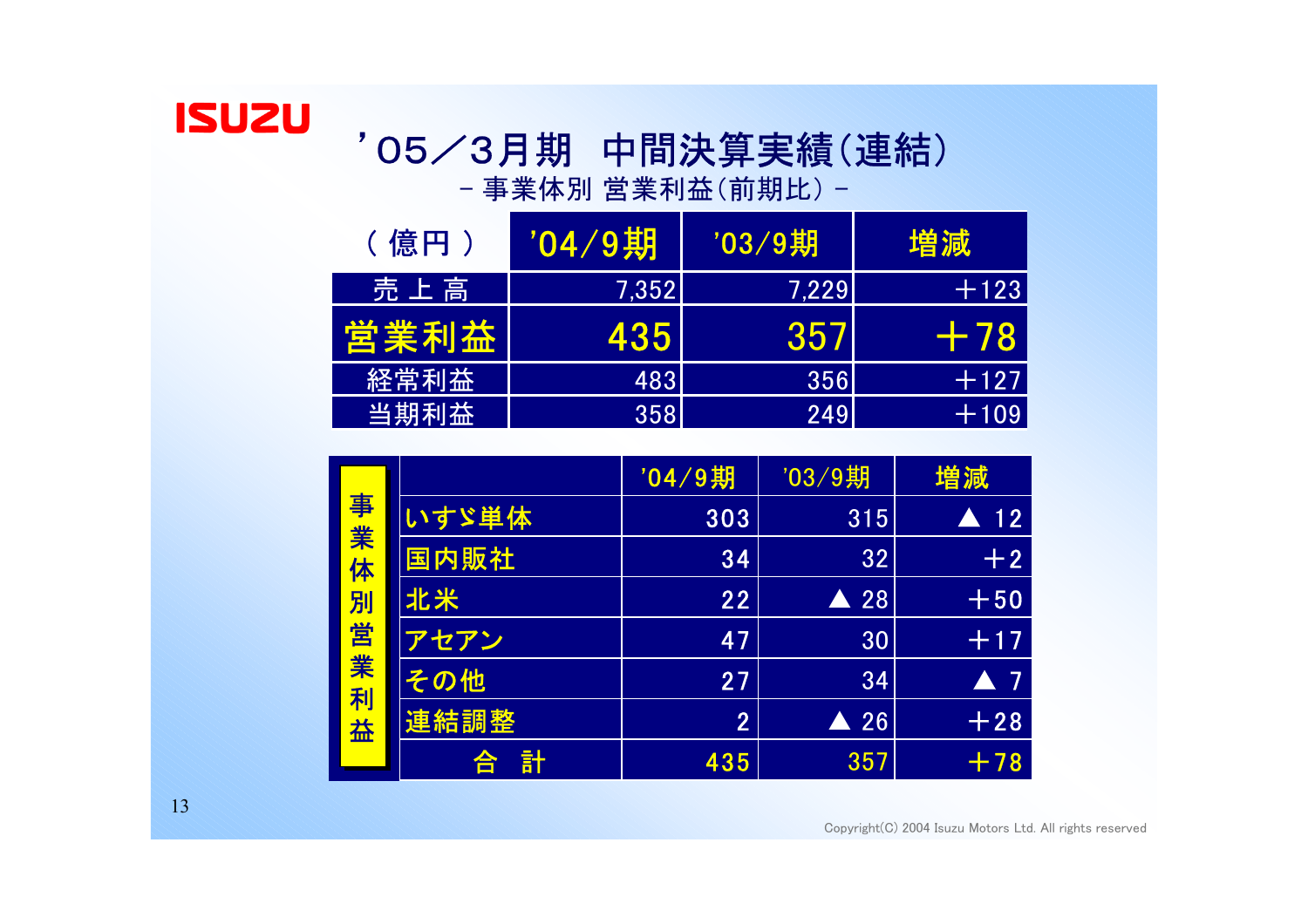## '05/3月期 中間決算実績(連結)

- 経常/当期利益 増減分析 −

| (億円) | '04 ⁄ 9期 | '03/9期 | 増減     |
|------|----------|--------|--------|
| 売上高  | 7,352    | 7.229  | $+123$ |
| 営業利益 | 435      | 357    | $+78$  |
| 経常利益 | 483      | 356    | EF 127 |
| 当期利益 | 358      | 249    | 2510Y  |

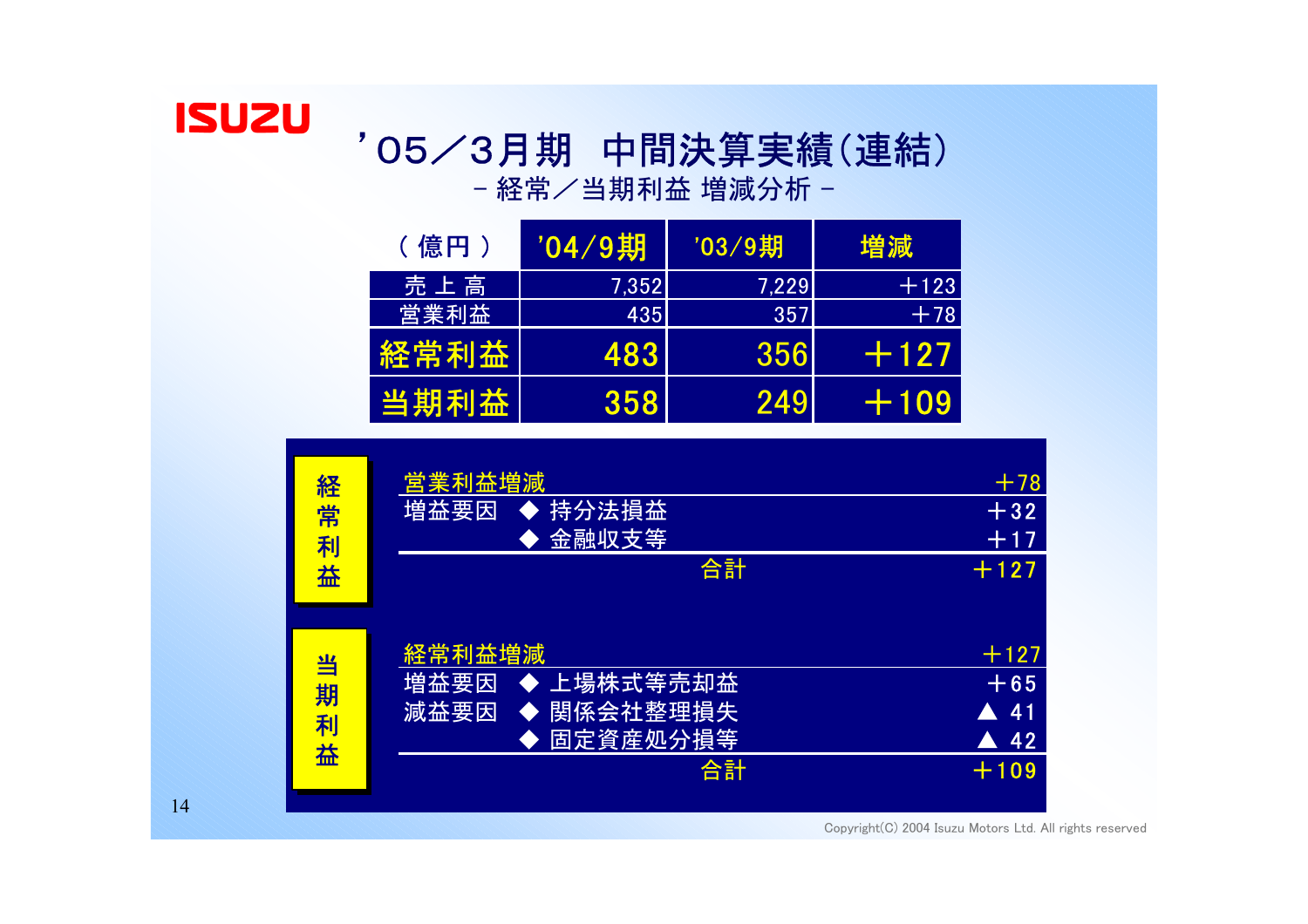#### **ISUZU** '05/3月期 中間決算実績(単体) - 前年同期増減分析 -

|        | (億円)           | '04/9期                   | '03/9期 | 増減                   |                                                  |
|--------|----------------|--------------------------|--------|----------------------|--------------------------------------------------|
|        | 売上高            | 4,345                    | 4,462  | $\blacktriangle$ 117 |                                                  |
|        | 営業利益           | 303                      | 315    | .12<br>$\sqrt{2}$    |                                                  |
|        | 経常利益           | 292                      | 273    | $+19$                |                                                  |
|        | 当期利益           | 191                      | 172    | $+19$                |                                                  |
| 営<br>業 | 増益要因<br>減益要因   | ◆合理化<br>費用削減<br>売上変動/構成差 |        |                      | $+58$<br>$+38$<br>47                             |
| 利<br>益 |                | 費用増加<br>為替変動             | 合計     |                      | 44<br>$\blacktriangle$ 17<br>$\blacktriangle$ 12 |
| 経<br>常 | 営業利益増減<br>増益要因 | 金融収支                     |        |                      | $\blacktriangle$ 12<br>$+24$                     |
| 利<br>益 |                | その他<br>◆                 | 合計     |                      | $+7$<br>$+19$                                    |
|        | 経常利益増減         |                          |        |                      | $+19$                                            |
| 当<br>期 | 増益要因<br>減益要因   | 上場株式等売却益<br>関係会社等投資評価損   |        |                      | $+58$<br>33                                      |
| 利      |                | 固定資産処分損等                 |        |                      | $\blacktriangle$ 25                              |
| 益      |                |                          | 合計     |                      | $+19$                                            |

Copyright(C) 2004 Isuzu Motors Ltd. All rights reserved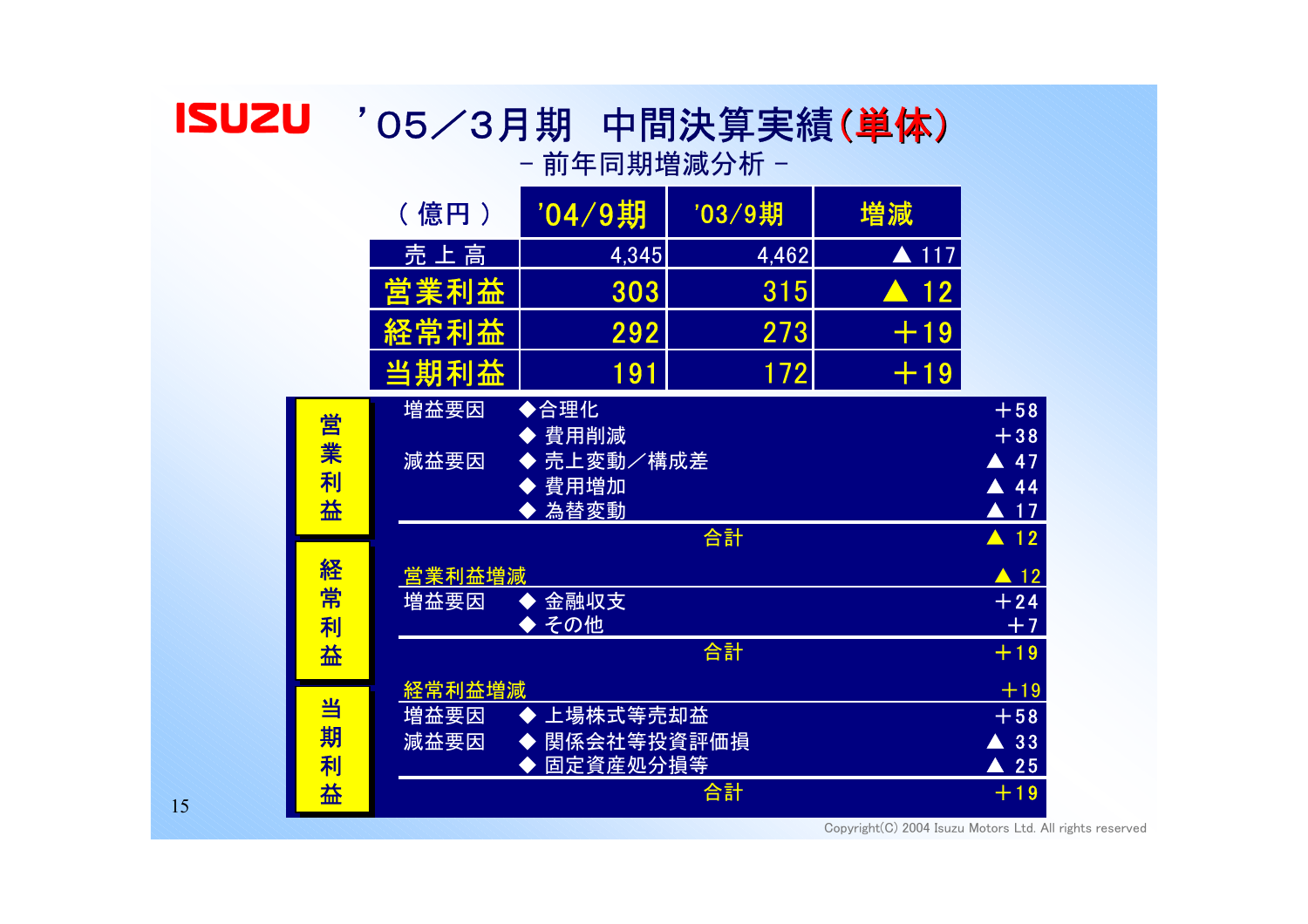

#### 有利子負債残高推移(連結)

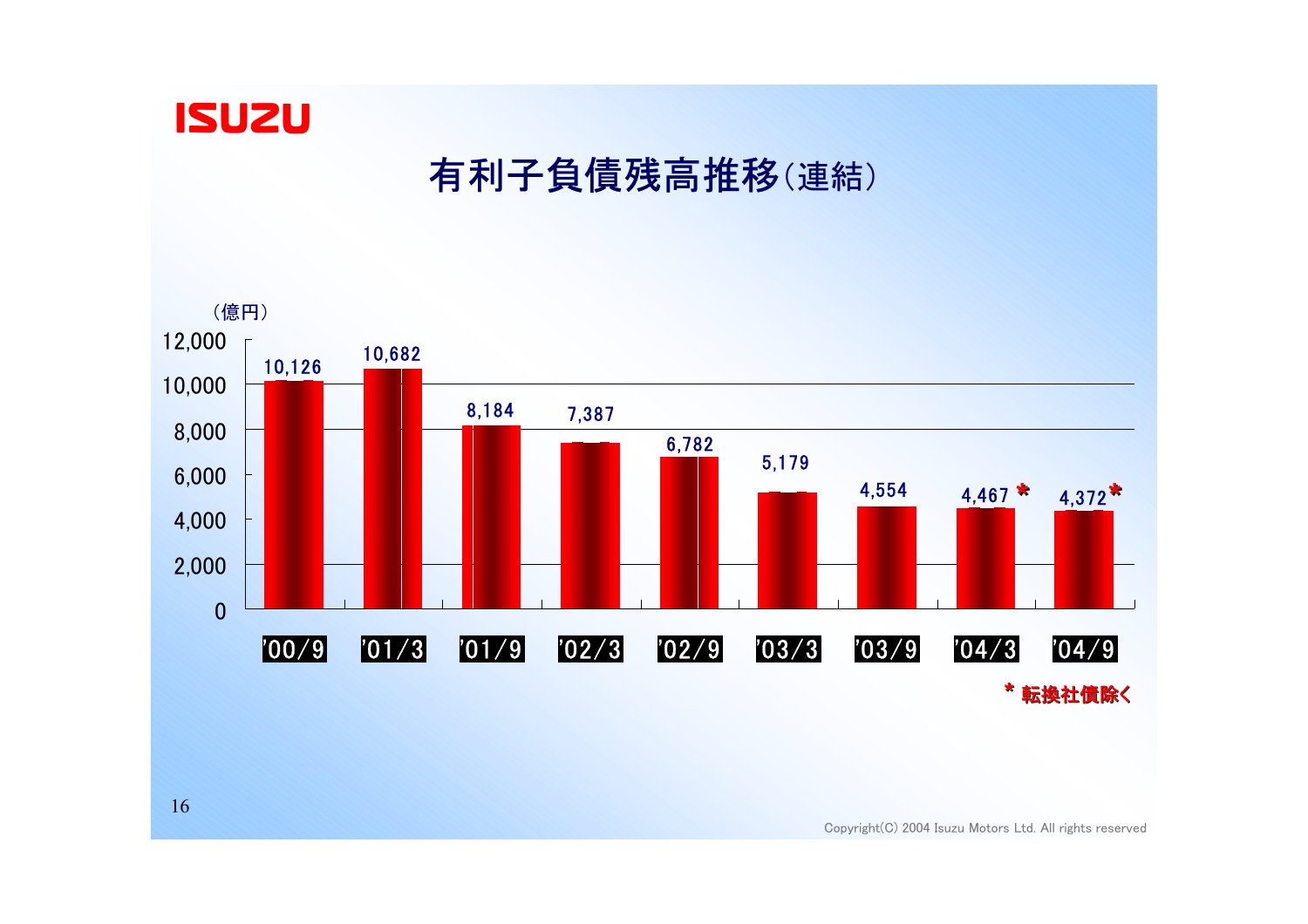

# 4. 2005/3月期 通期決算見通し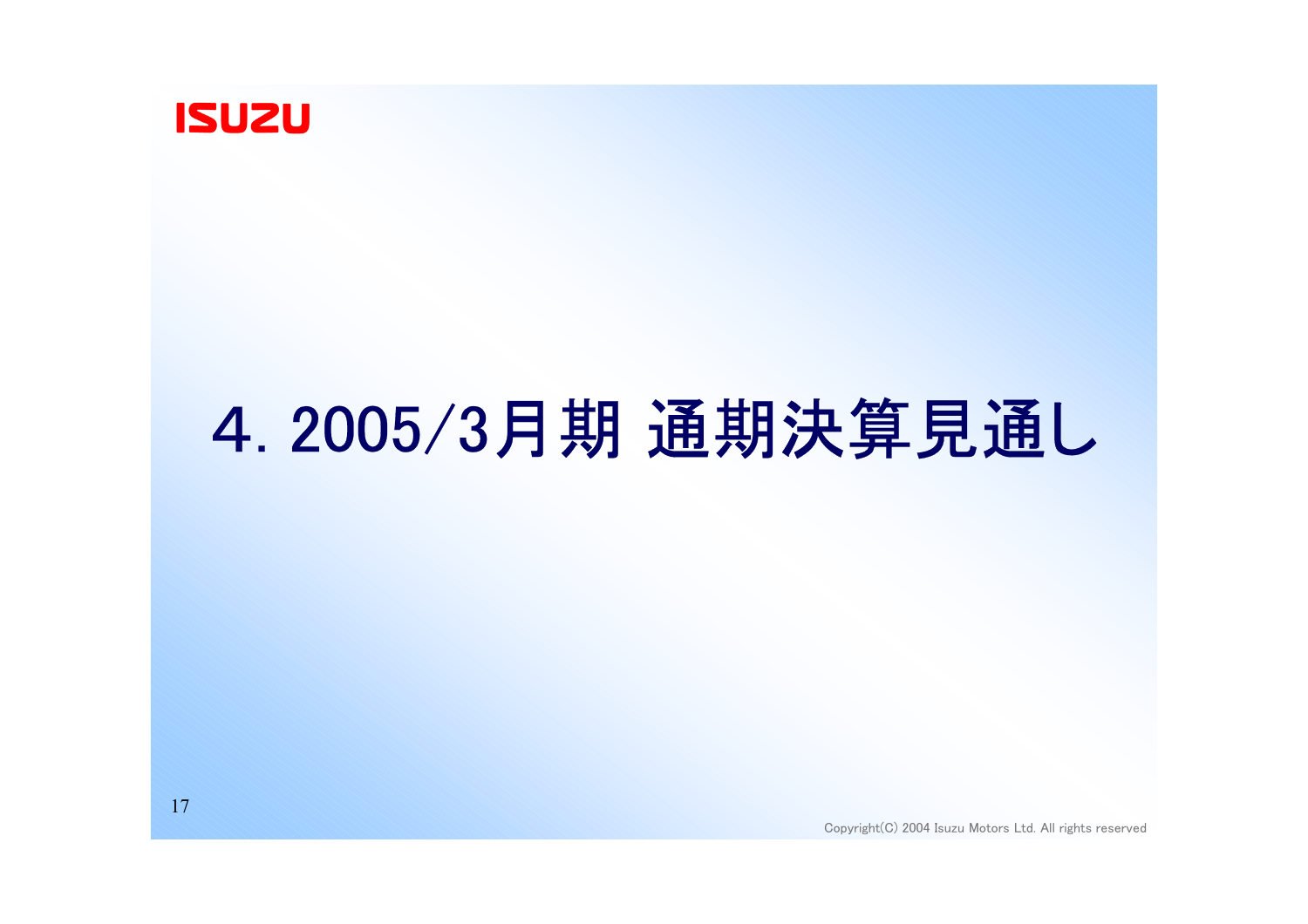#### '05/3月 通期決算見通し(連結) - 前年同期比較 -

| (億円) | /05/3期 | '04/3期 | 増減     | 連単倍率  |
|------|--------|--------|--------|-------|
| 売上高  | 14,500 | 14,303 | $+197$ | 1.7   |
| 営業利益 | 860    | 845    | $+15$  | 1.4   |
| 経常利益 | 880    | 817    | $+63$  | IT.61 |
| 当期利益 | 560    | 5471   | $+13$  | 1.9   |

※ 為替前提: 05年3月期=107円/\$

| 【単体】 | '05/3期 | '04/3期 | 増減                  |
|------|--------|--------|---------------------|
| 売上高  | 8,500  | 8.903  | A 403               |
| 営業利益 | 600    | 6701   | $\blacksquare$ 70   |
| 経常利益 | 550    | 576    | $\blacktriangle$ 26 |
| 当期利益 | 300    | 389    | <b>A</b> 89         |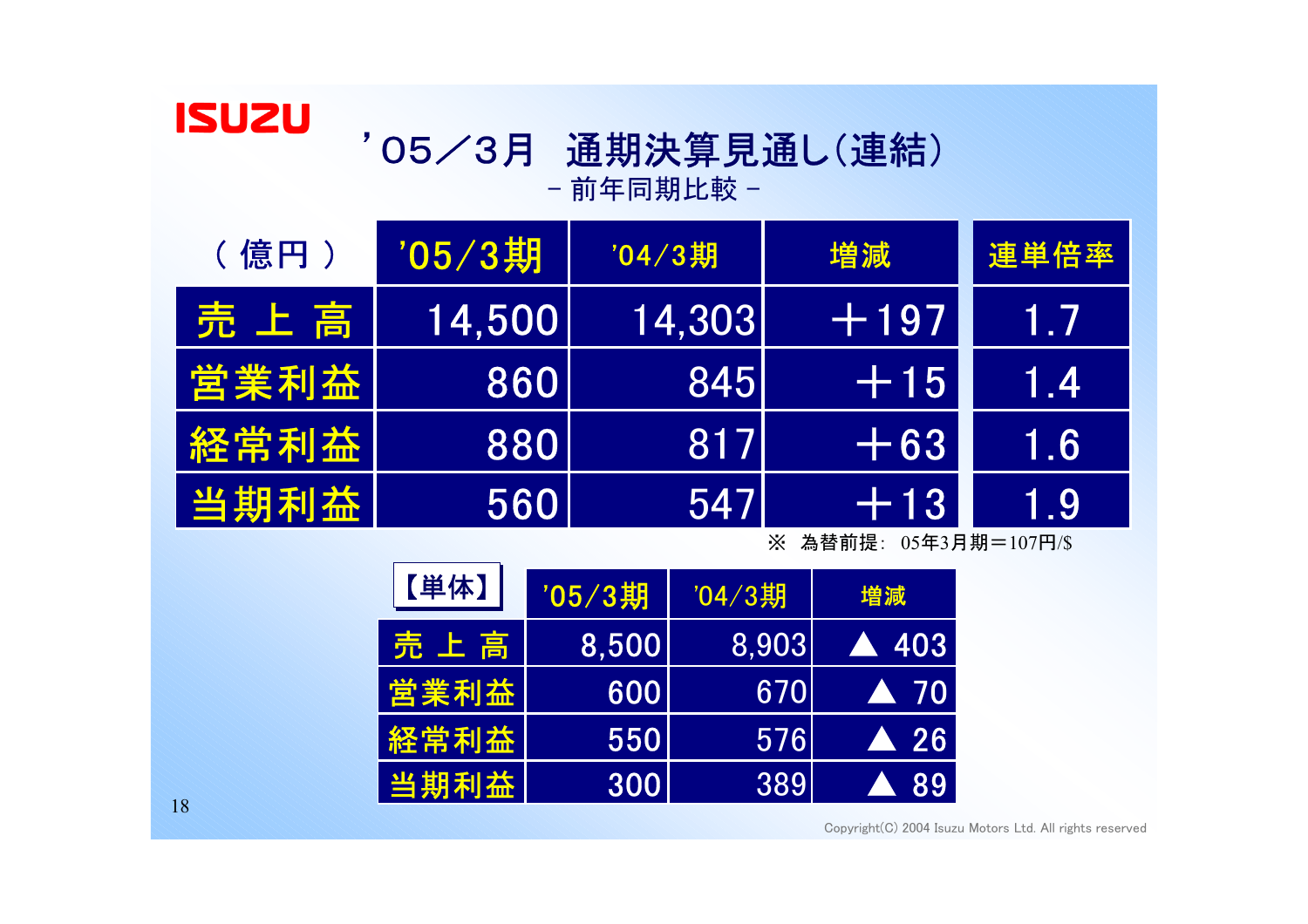#### '05/3月 通期決算見通し(連結) -事業体別 売上高 -

| (億円) | '05/3期 | '04/3期 | 増減     |
|------|--------|--------|--------|
| 売上高  | 14.500 | 14,303 | FF 197 |
| 営業利益 | 860    | 845    | $+15$  |
| 経常利益 | 880    | 817    | $+63$  |
| 当期利益 | 560    | 547    | $+13$  |

|    |        | '05/3期 | '04/3期 | 増減                   |
|----|--------|--------|--------|----------------------|
| 事  | いすゞ単体  | 8,500  | 8,903  | 403                  |
| 業体 | 国内販社   | 4,600  | 4,712  | $\blacktriangle$ 112 |
|    | 北米     | 2,000  | 2,355  | 355                  |
| 別売 | アセアン   | 3,500  | 2,333  | $+1,167$             |
|    | その他    | 1,800  | 1,856  | 56<br>A              |
| 上高 | 連結調整   | 5,900  | 5,856  | 44                   |
|    | 計<br>合 | 14,500 | 14,303 | $+197$               |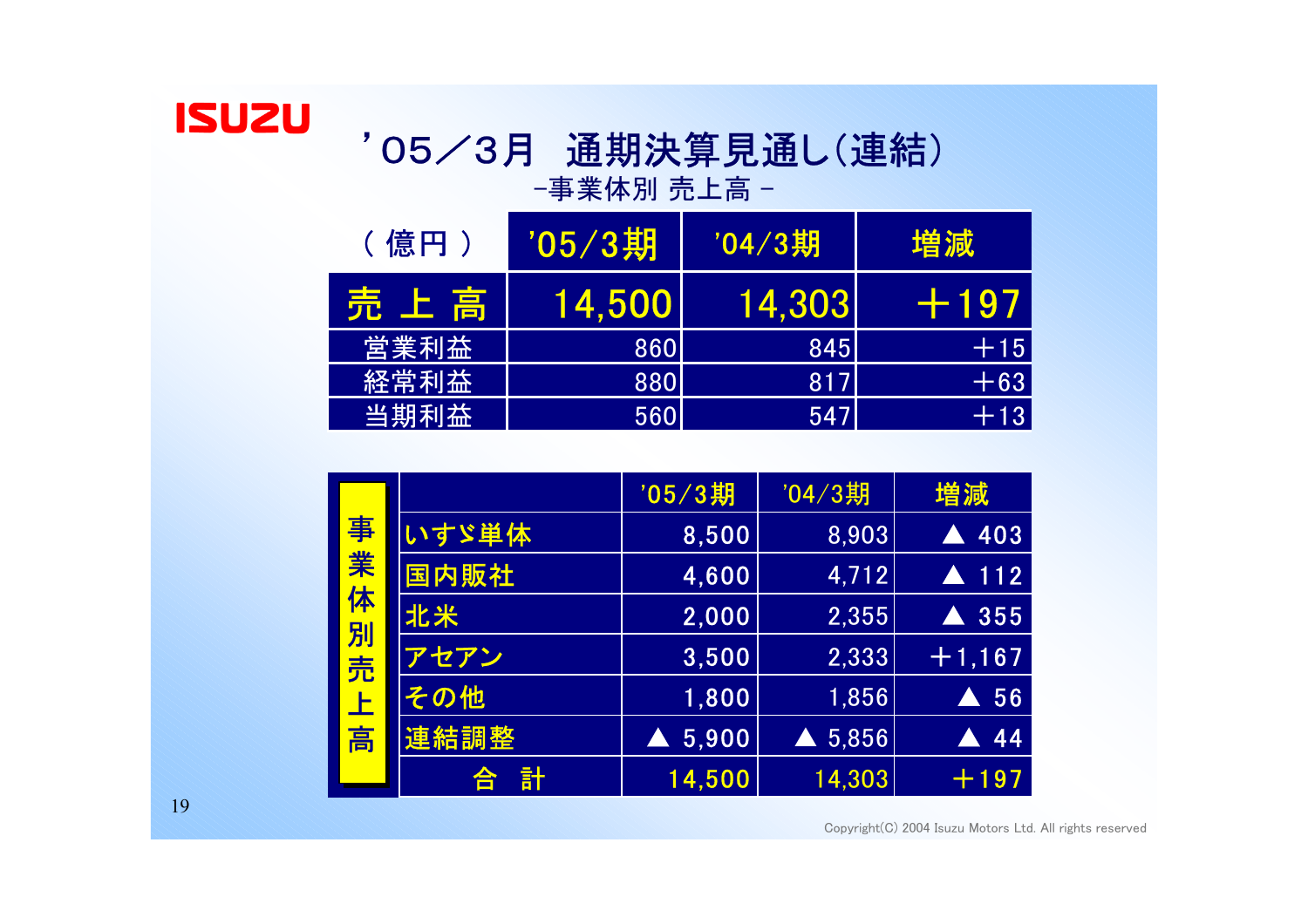#### '05/3月 通期決算見通し(連結) -事業体別 営業利益 -

(億円) 705/3期 704/3期 増減 売 上 高 14,500 14,303 +197 業利益 860 845 +15 経常利益 880 817 817 +63 当期利益 560 547 +13

| 事業体<br>別営業利益 |        | '05/3期  | '04/3期                 | 増減                 |
|--------------|--------|---------|------------------------|--------------------|
|              | いすゞ単体  | 600     | 670                    | 70<br>A            |
|              | 国内販社   | 70      | 75                     | $\blacktriangle$ 5 |
|              | 北米     | ±0      | $\blacktriangle$ 14    | $+14$              |
|              | アセアン   | 150     | 72                     | $+78$              |
|              | その他    | 50      | 58                     | $\blacktriangle$ 8 |
|              | 連結調整   | 10<br>A | 16<br>$\blacktriangle$ | 6                  |
|              | 탉<br>合 | 860     | 845                    | $+15$              |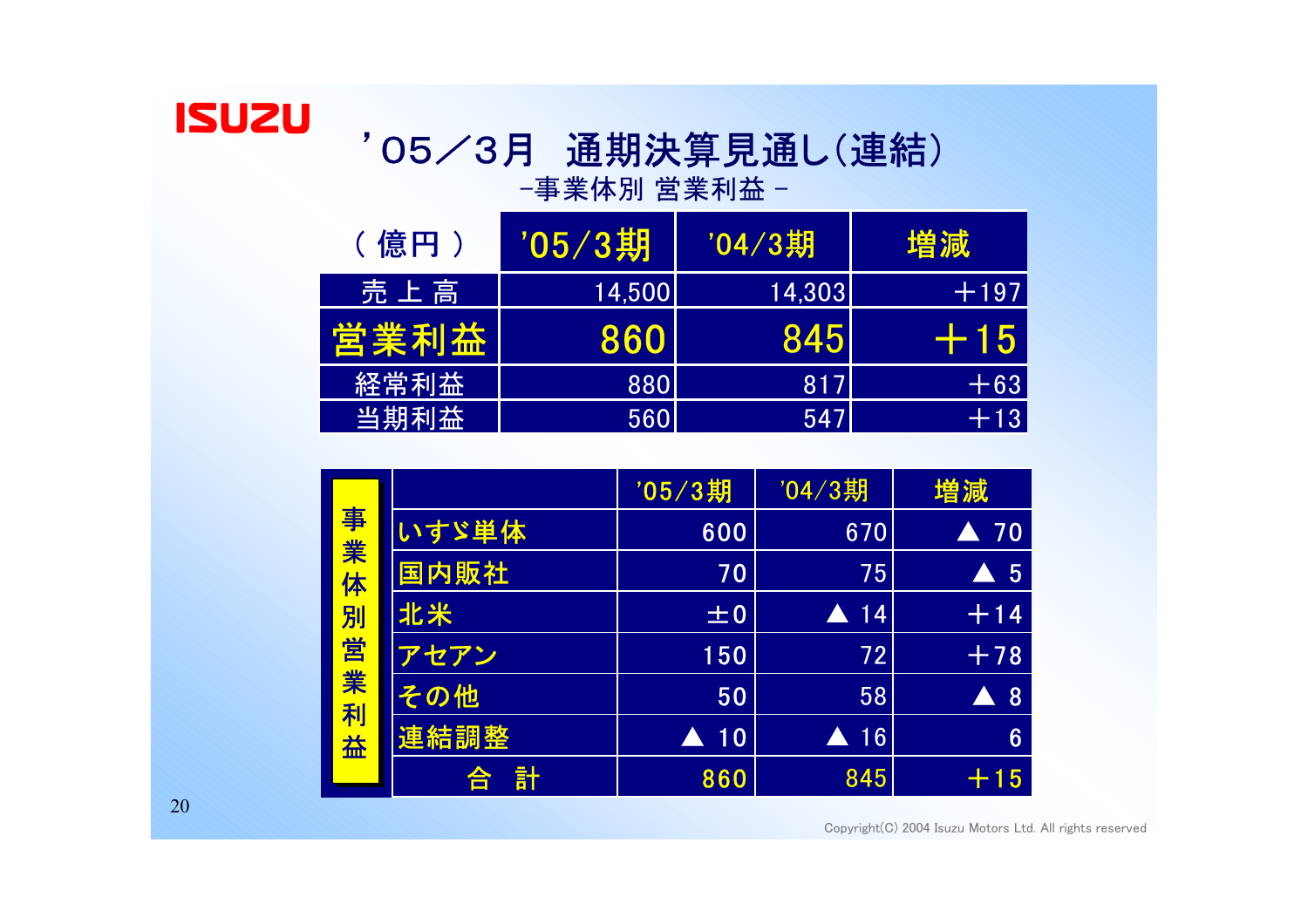# '05/3月 通期決算見通し(連結)

- 経常/当期利益 増減分析 −

| (億円) | '05/3期 | '04/3期 | 増減     |
|------|--------|--------|--------|
| 売上高  | 14,500 | 14,303 | $+197$ |
| 営業利益 | 860    | 845    | $+15$  |
| 経常利益 | 880    | 817    | $+63$  |
| 当期利益 | 560    | 547    | E- 13  |

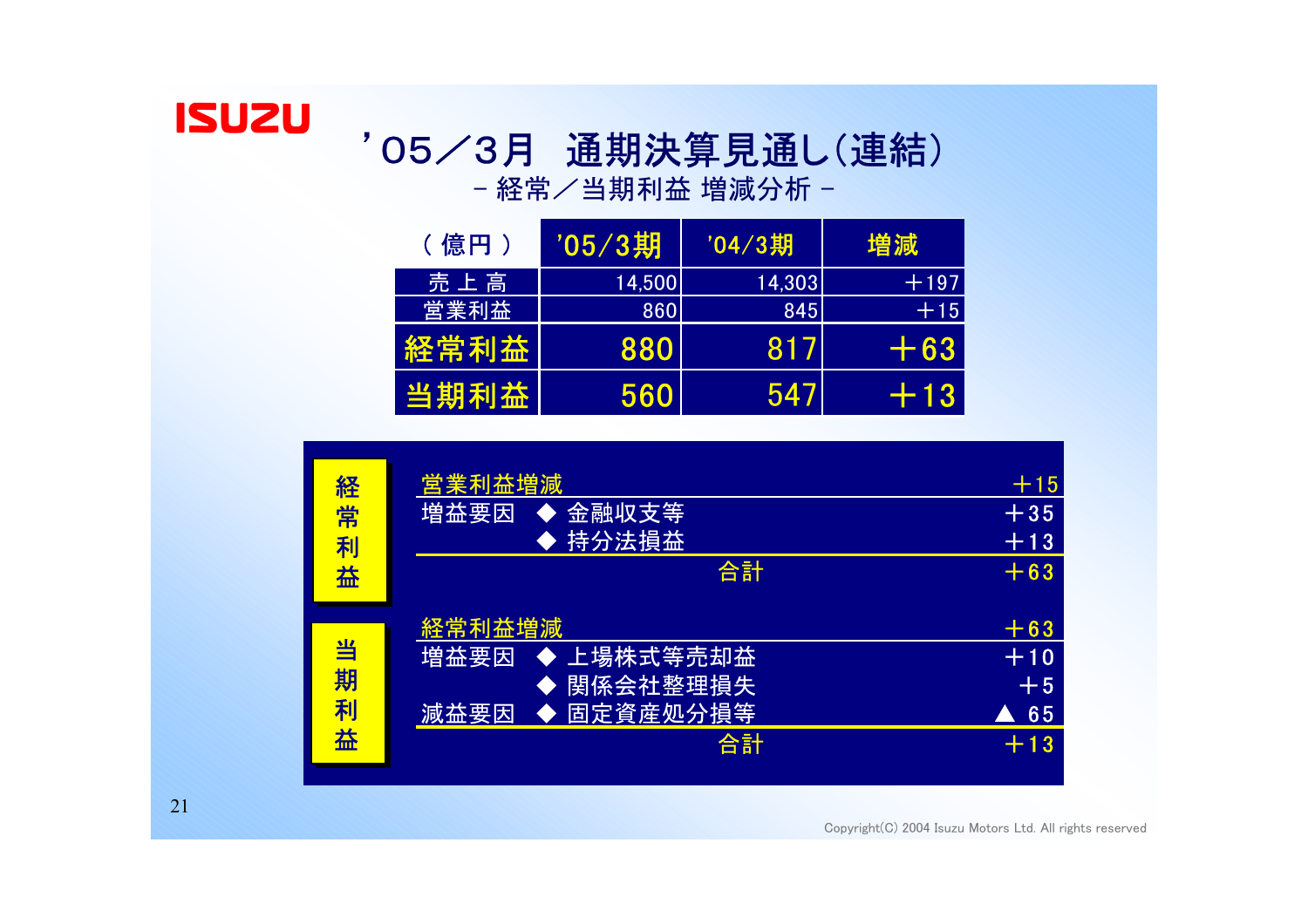#### '05/3月期 通期決算見通し(単体) - 前年同期増減分析 -

|                  | (億円)                             | '05/3期                   | '04/3期 | 増減               |                                                    |
|------------------|----------------------------------|--------------------------|--------|------------------|----------------------------------------------------|
|                  | 売上高                              | 8,500                    | 8,903  | 403<br>A         |                                                    |
|                  | 営業利益                             | 600                      | 670    | 70<br>$\sqrt{2}$ |                                                    |
|                  | 経常利益                             | 550                      | 576    | 26<br>$\sqrt{2}$ |                                                    |
|                  | 当期利益                             | 300                      | 389    | 89<br>$\sqrt{2}$ |                                                    |
| 営<br>業<br>利<br>益 | 増益要因                             | 合理化<br>費用削減              |        |                  | $+100$<br>$+70$                                    |
|                  | 売上変動/構成差<br>減益要因<br>費用増加<br>為替変動 |                          |        |                  | 66<br>A.<br>$\blacktriangle$ 150<br>$\triangle$ 24 |
|                  |                                  |                          | 合計     |                  | $\blacktriangle$ 70                                |
| 経<br>常<br>利      | 営業利益増減                           |                          |        |                  | $\triangle$ 70                                     |
|                  | 増益要因                             | 金融収支等<br>$\blacklozenge$ |        |                  | $+44$                                              |
| 益                |                                  |                          | 合計     |                  | $\blacktriangle$ 26                                |
| 当<br>期<br>利      | 経常利益増減                           |                          |        |                  | $\triangle$ 26                                     |
|                  | 上場株式等売却益<br>増益要因                 |                          |        | $+20$            |                                                    |
|                  | 固定資産処分損等<br>減益要因<br>関係会社投資評価損    |                          |        | $+7$<br>90       |                                                    |
| 益                |                                  |                          | 合計     |                  | 89<br>$\blacktriangle$                             |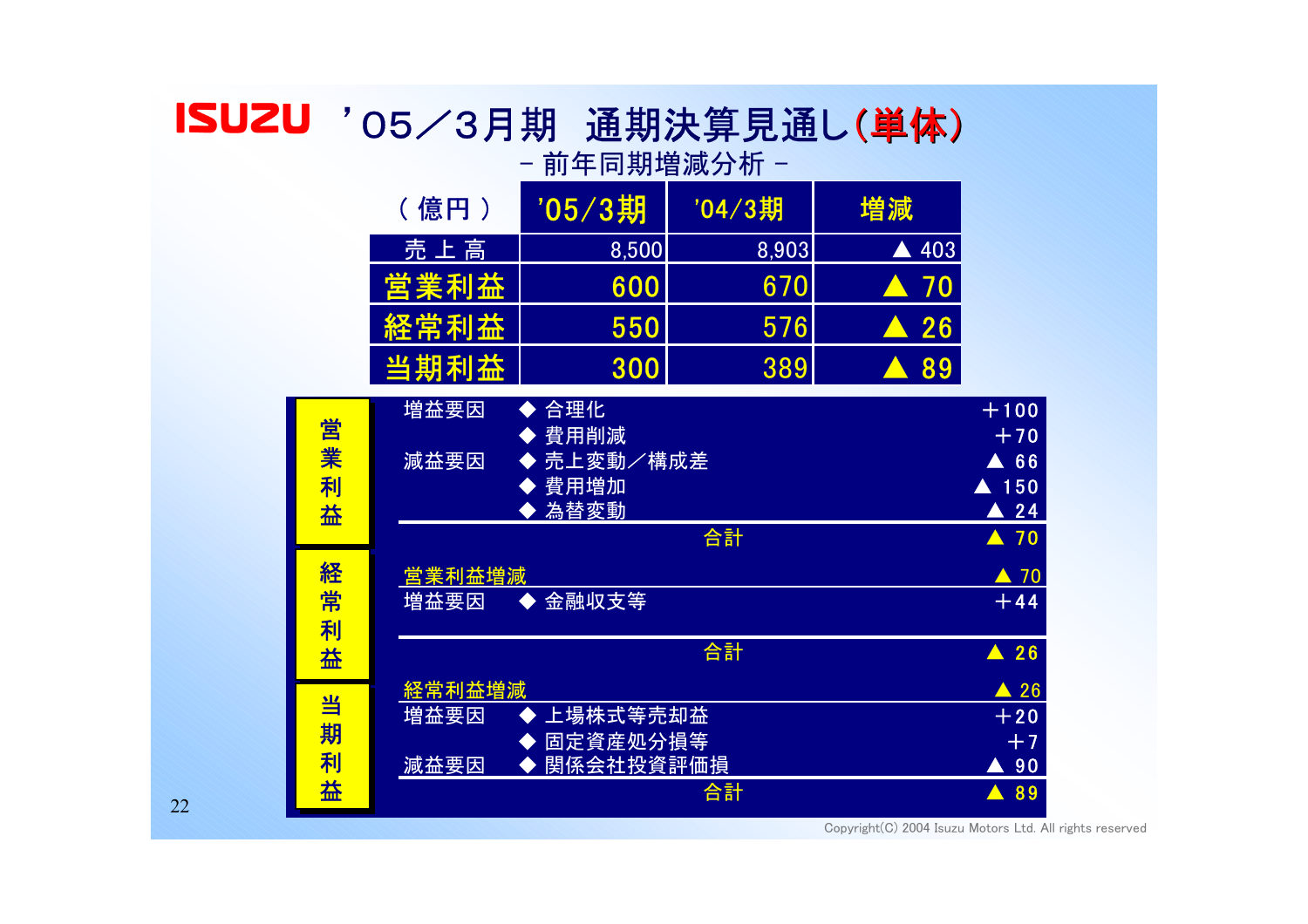# 「運ぶ」を支え、環境と未来をひらく Z 51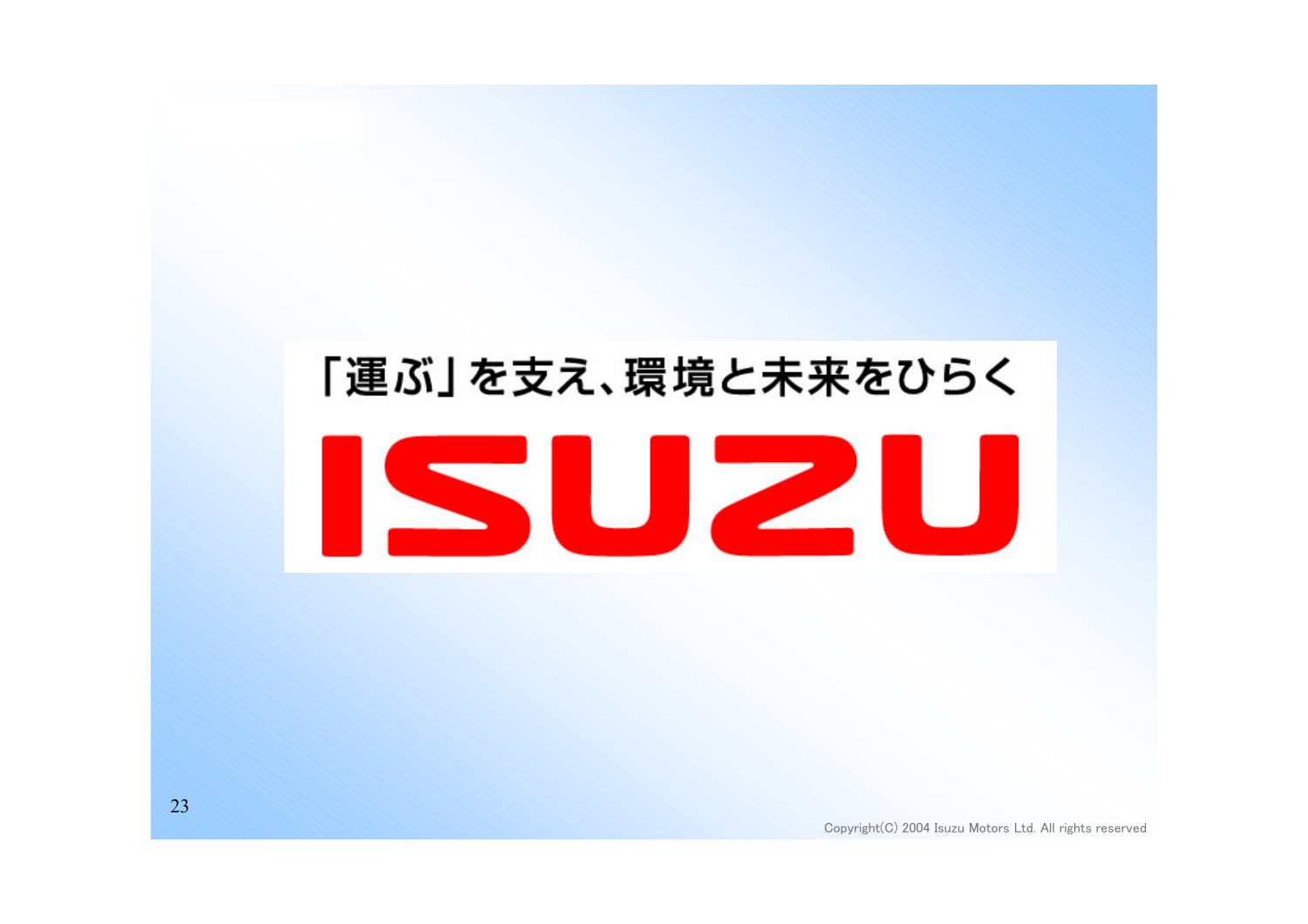

# 【付表】

# 主要事業指標推移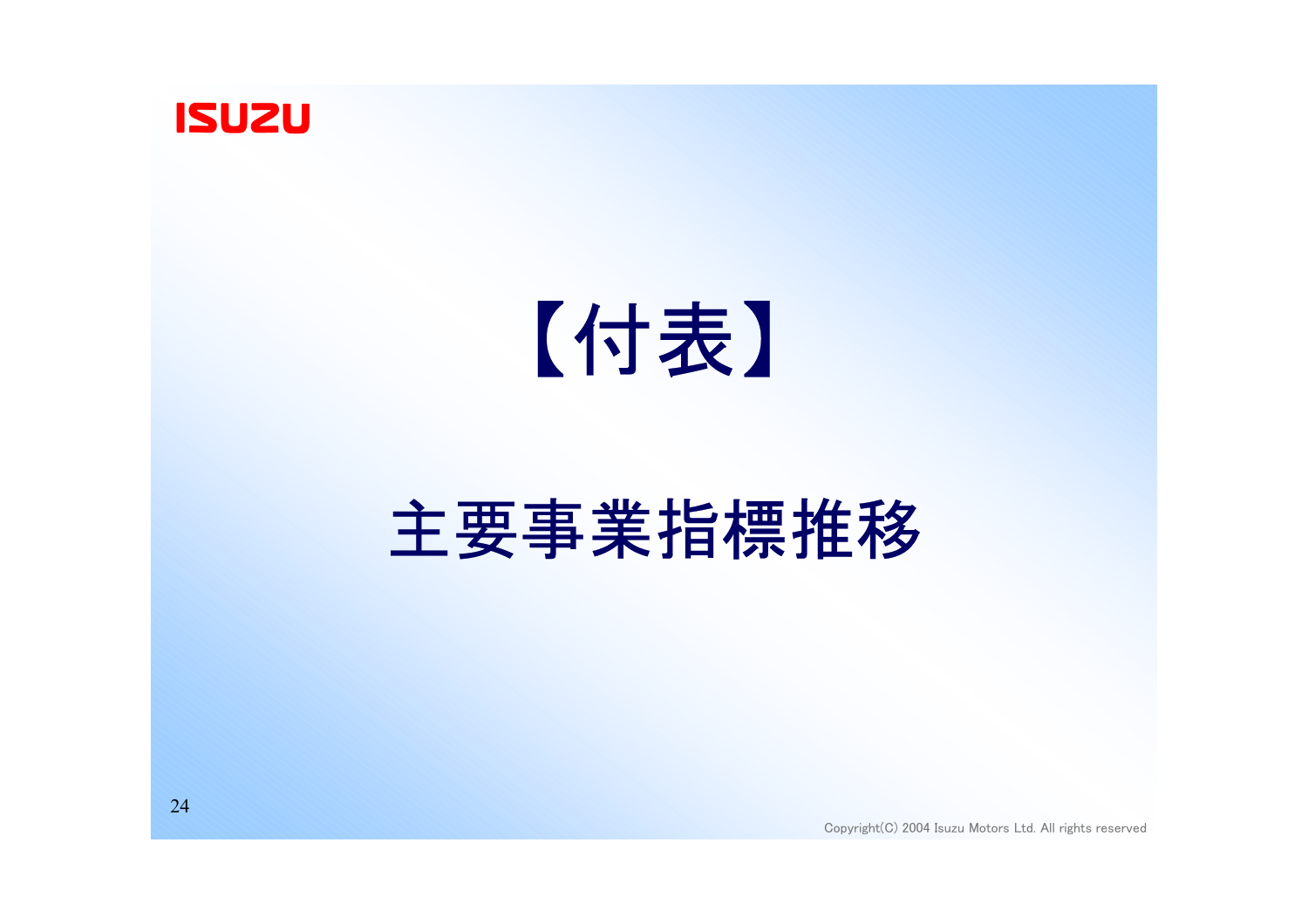### 連結売上高(事業別)推移

- SUV(乗用車)、CV、PT、その他(KDセット、部品、金融等) -

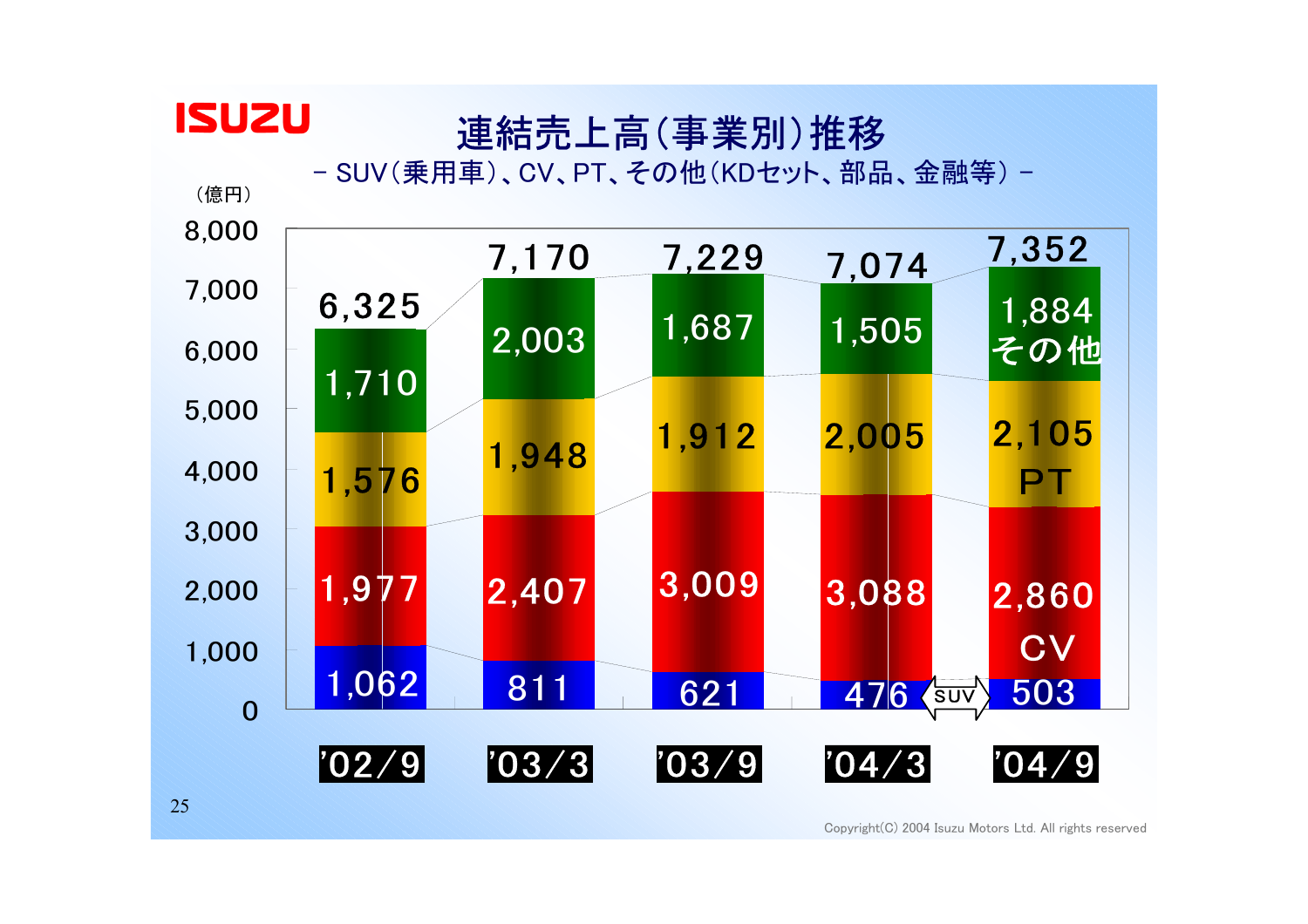

(億円)

#### 海外・国内 連結売上比率推移 - グローバル化のアドバンテージ -

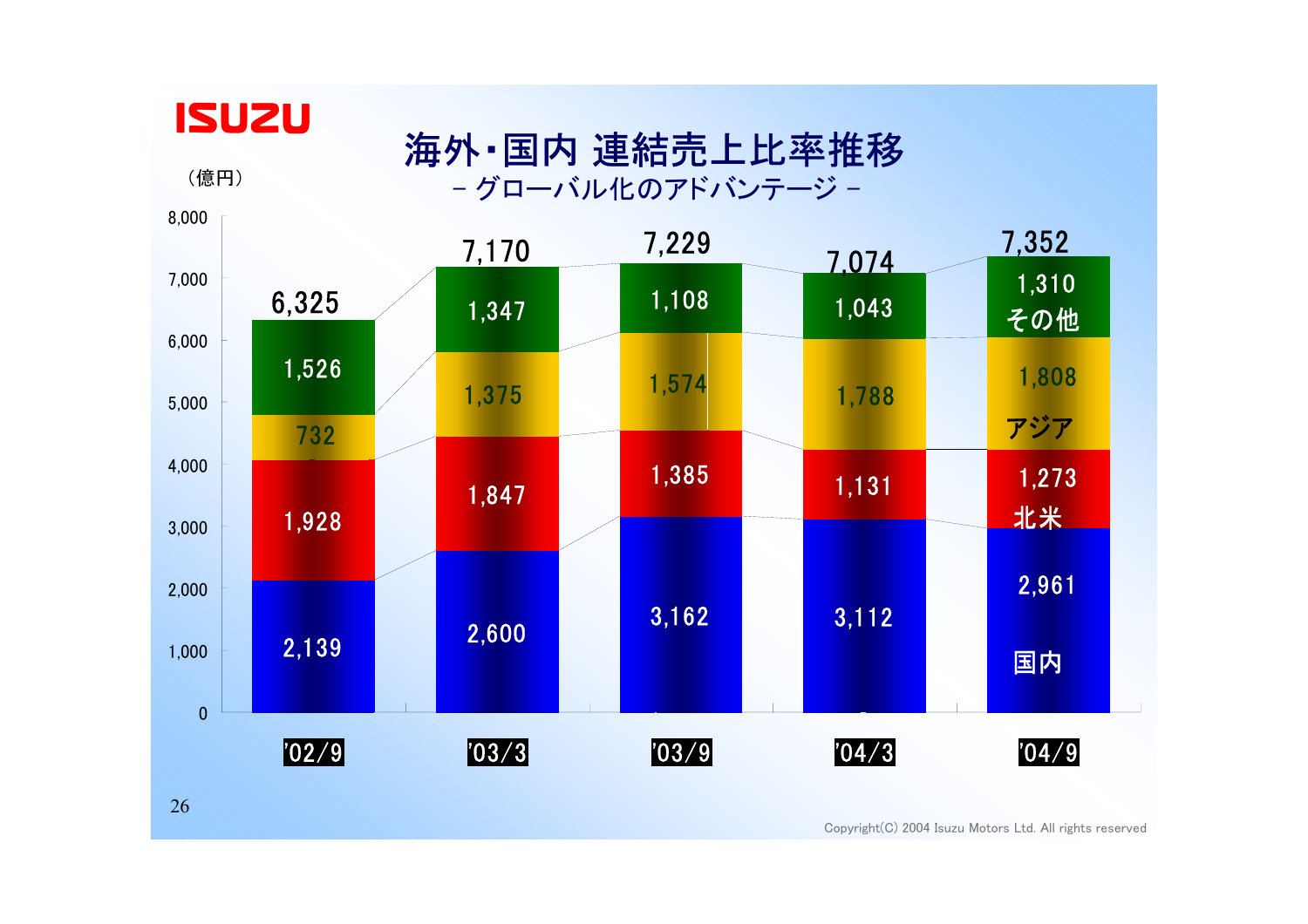(億円)

### 国内販社/主要サプライヤー5社の収益改善

- いすゞグループ営業利益推移 -

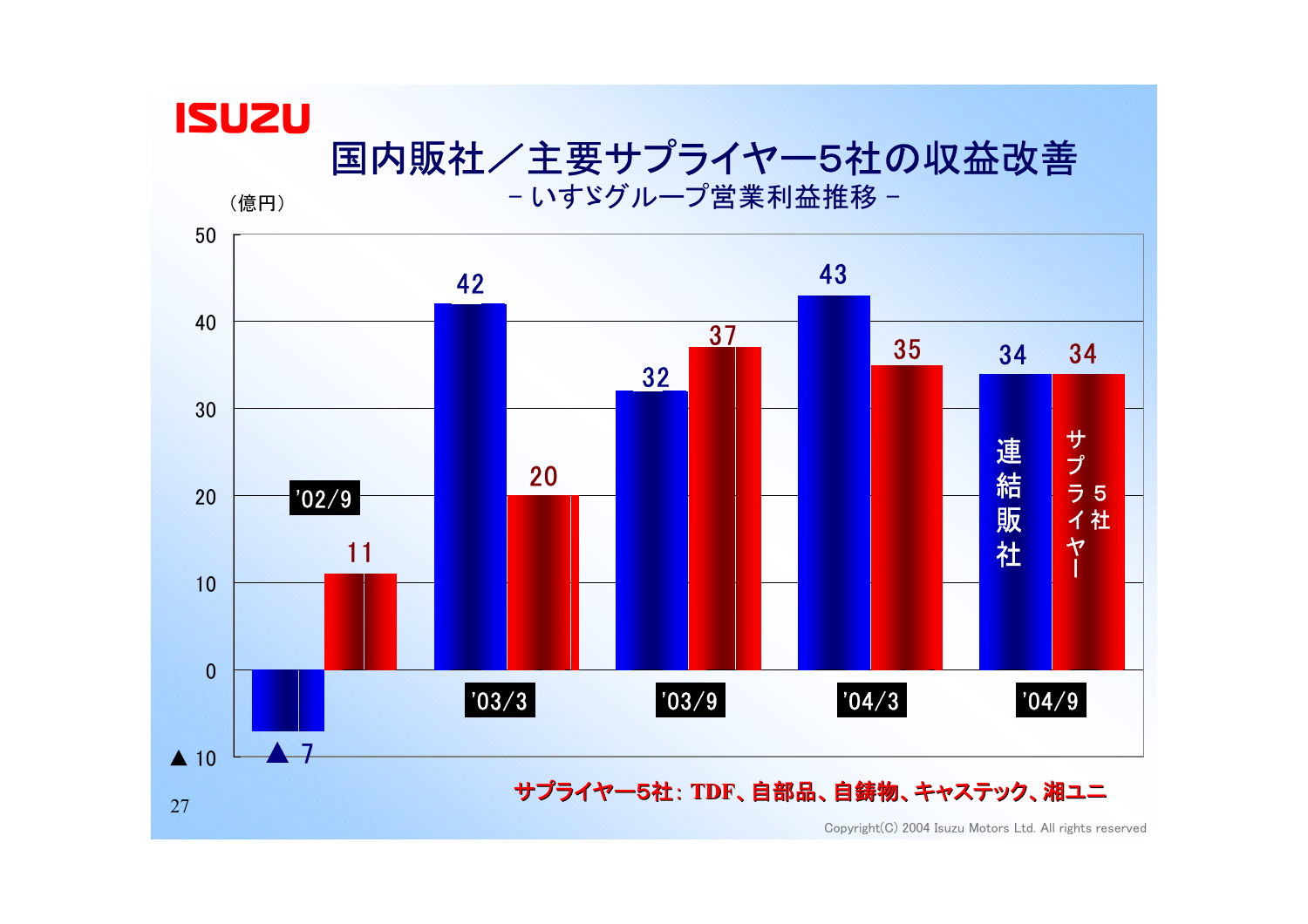

営業利益率推移

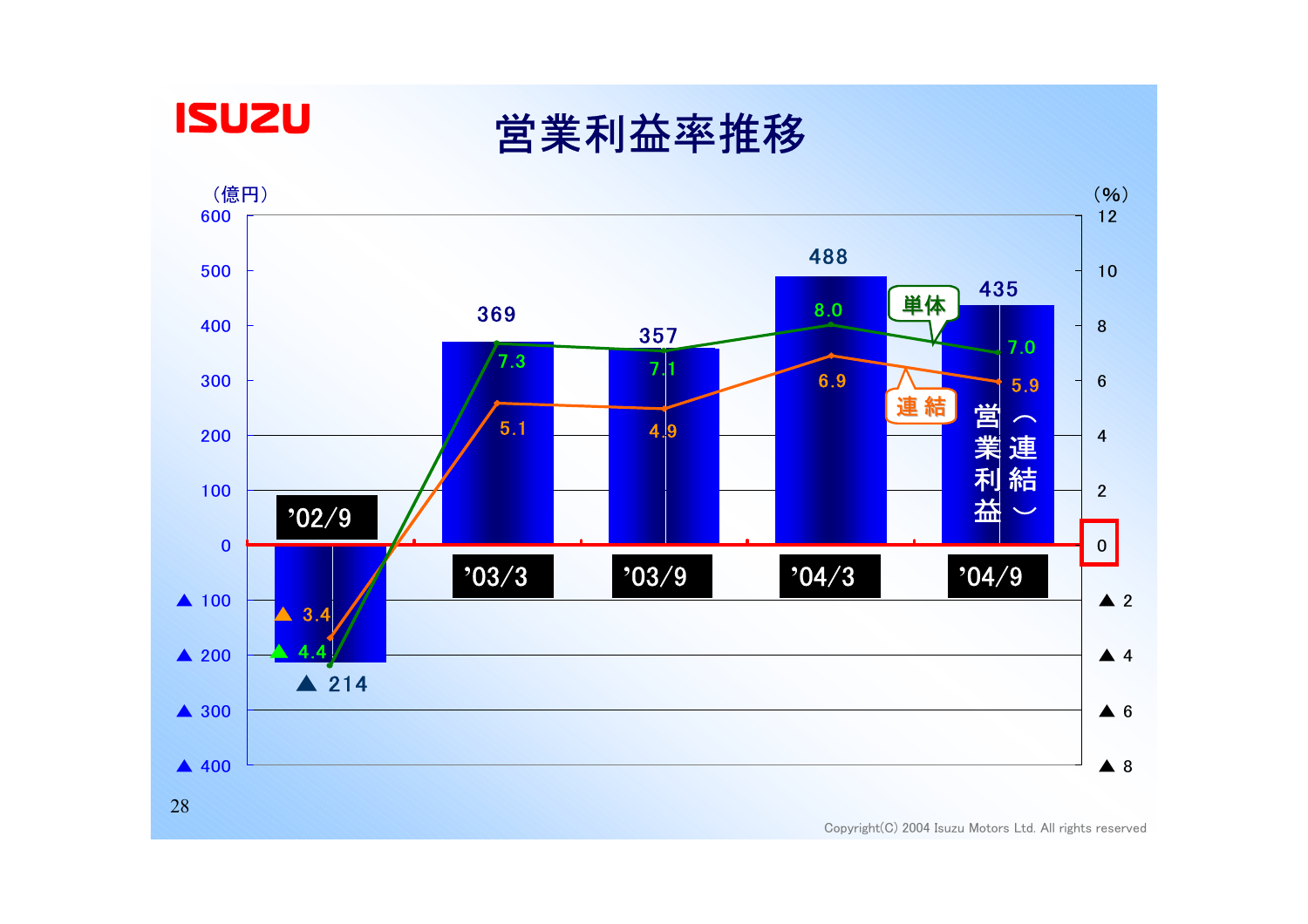

総資産株主資本比率の改善

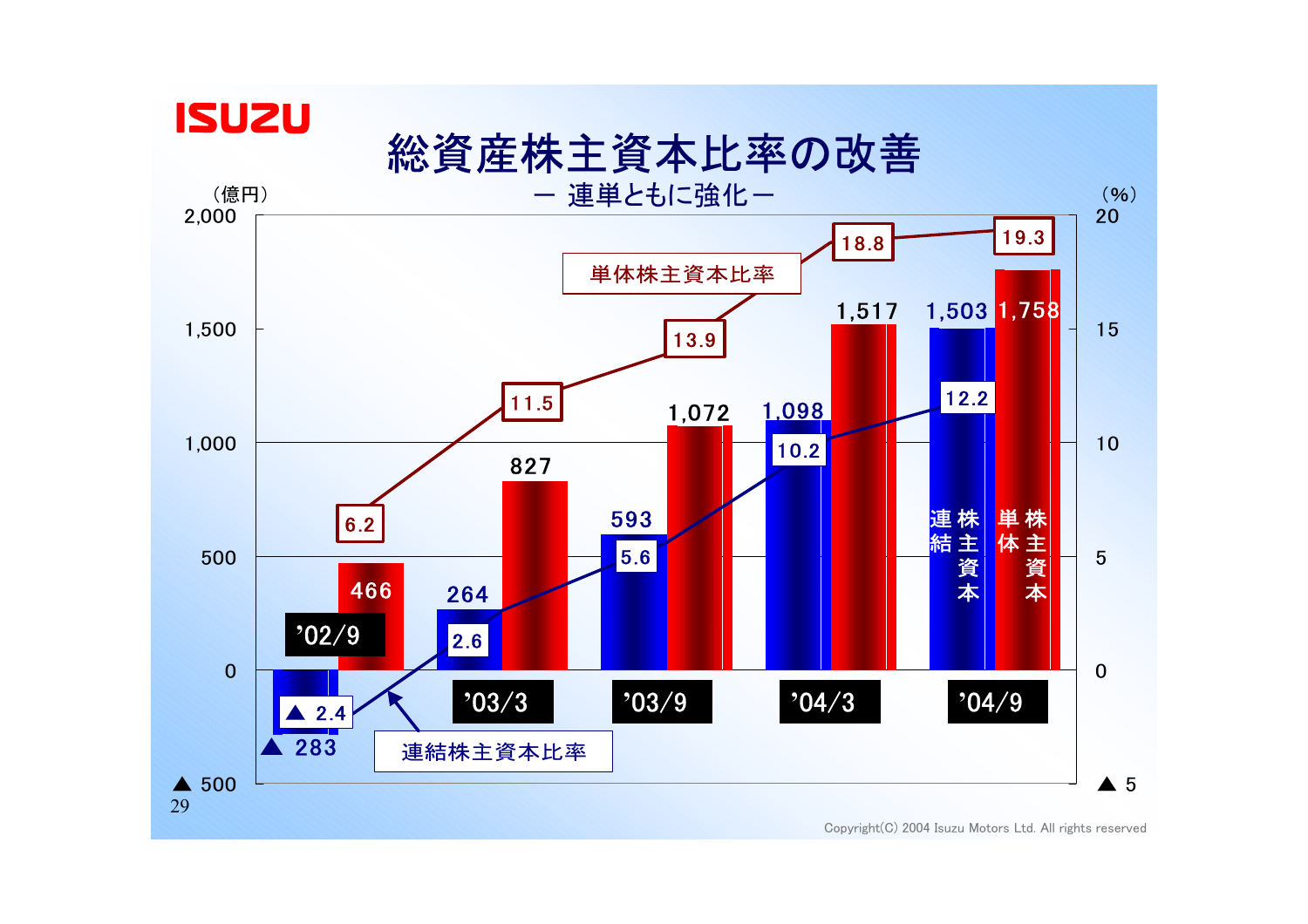

#### 1株当り株主資本の改善 - 連結資本合計推移 -

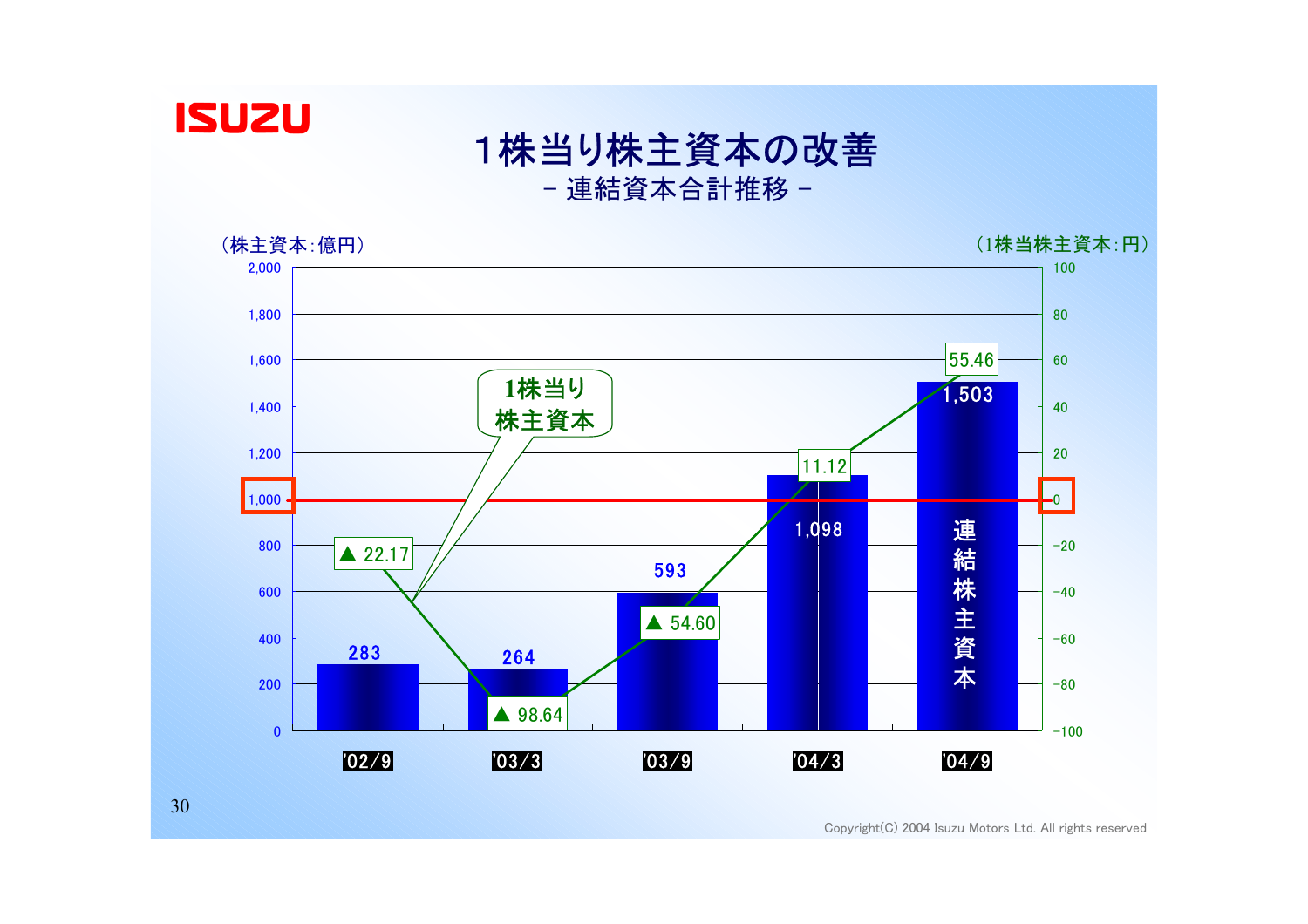

在庫金額の推移 - 半期連結総在庫 -



Copyright(C) 2004 Isuzu Motors Ltd. All rights reserved